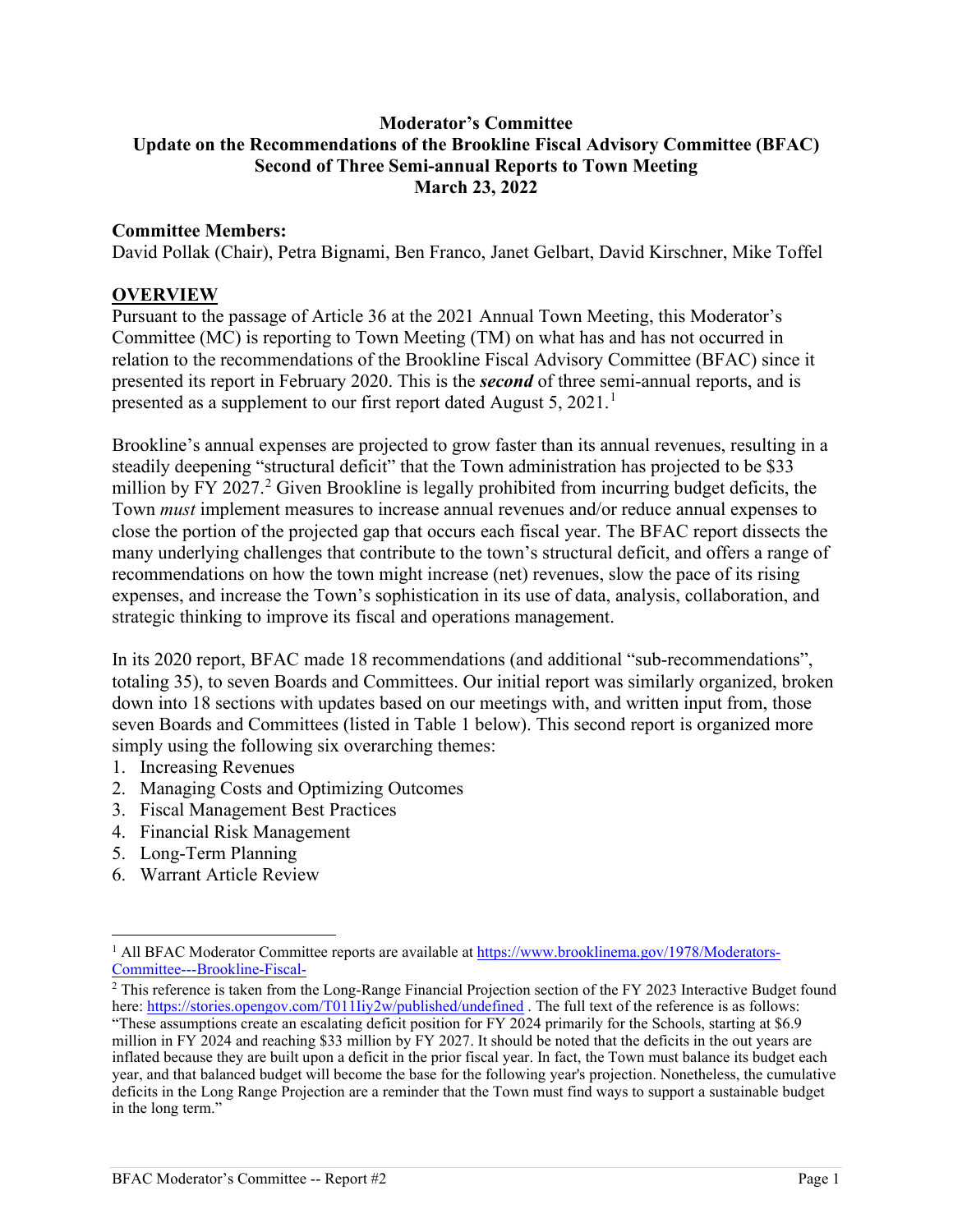### **EXECUTIVE SUMMARY**

On the plus side, we see an enormous level of commitment and hard work on the part of our staff and citizen government, and incremental changes that align with BFAC's recommendations:

- There is a commitment to improving budgeting discipline, process, and reporting at both the Town and Public Schools of Brookline (PSB). Budget books are notably improved. There is expressed interest in new approaches including zero-based and outcome-based budgeting. Individual Select Board members have been assigned to every Department, have met with Department Heads, and are attending Advisory Committee (AC) budget hearings when they can (along with Deputy Town Administrator Melissa Goff).
- The Advisory Committee has revised its budget review procedures to allow for earlier input into the process, and analysis of the budget's consistency with priorities stated at the start of the budget cycle.
- The FY23 Budget continues to make progress in funding the town's reserves, pensions, and Other Post-Employment Benefits (OPEBs).
- Large project permitting and the progress of the Boylston Street Corridor Study are examples of focused work on economic development to support new growth/revenue.

However, the challenges at the heart of BFAC's work remain largely unmitigated:

- Enormous budget pressures persist:
	- o On the Town side, virtually all department budgets represent significant compromises. Several of these directly limit staff's ability to implement BFAC recommendations.
	- o The use of welcome one-time COVID related funds to bolster recent budgets may exacerbate budget gaps when those funds go away.
	- o A recurring theme at Advisory Committee Budget Hearings has been the concern that Brookline's pay scales are not competitive in many critical areas, limiting ability to hire, eroding staff morale, and in some cases accelerating attrition.
	- o The schools also face budget challenges, as indicated by PSB's initial Budget Request which is well above the Town School Partnership's initial budget allocation.
- Both Town and School leadership and finance departments have expressed interest and willingness toward adopting financial management best practices but simply cannot progress in this work because of staffing constraints.
- There is broad agreement that economic development is critical to the town's financial health, and that long-term planning is essential to successful economic development. However, there is an enormous bottleneck constraining planning, with vital work being pushed off years into the future because funding has not been allocated to hire additional staff and consultants to engage the public and carry out the work.
- Many of BFAC's recommendations, taken as a whole, urge our leaders to work more strategically, with more integrated planning across Town and Schools, and with a greater emphasis on multi-year horizons and long-range planning. We have seen interest and uptake from the schools and Advisory Committee in several of the themes in BFAC's report, but because the Select Board has not discussed or considered many of the BFAC recommendations, progress has been stymied.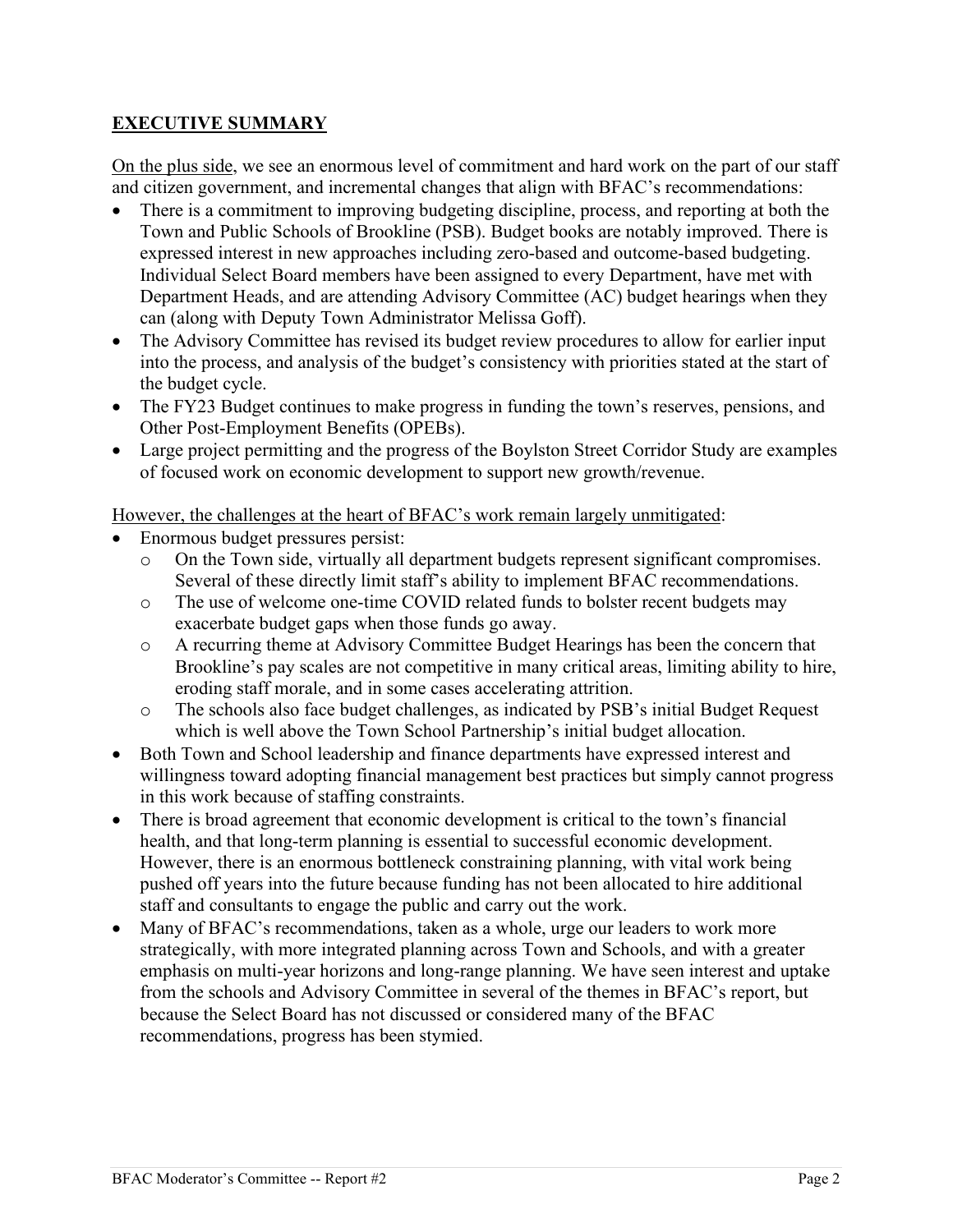#### **TABLE 1. Summary of the BFAC Moderator Committee's Findings**

This table summarizes the MC's understanding of the deliberations and actions that have occurred relating the BFAC's recommendations since BFAC issued its report in February 2020. **BFAC MC Progress Report #2**

This table summarizes the progress each public body has made deliberating each BFAC recommendation

Legend: **Not discussed**: no substantive discussion of the recommendation at a public meeting **No decision**: had a substantive discussion of the recommendation at a public meeting but reached no decisions **Accepted part**: as a result of discussions at a public meeting, decided to accept part of the recommendation; progress is detailed in meeting minutes **Accepted**: as a result of discussions at a public meeting, decided to accept recommendation; progress is detailed in meeting minutes **Rejected:** as a result of discussions at a public meeting, decided to reject recommendation; explanation of why is detailed in meeting minutes

|                                                 | <b>BFAC Recommendation</b>                                         | <b>Select</b><br>Board <sup>1</sup> | <b>School</b><br>Committee | <b>Advisory</b><br><b>Committee</b> | Audit<br>Committee | CTO&S       | <b>EDAB</b> | Planning<br><b>Board</b> |  |
|-------------------------------------------------|--------------------------------------------------------------------|-------------------------------------|----------------------------|-------------------------------------|--------------------|-------------|-------------|--------------------------|--|
| <b>INCREASING REVENUES</b>                      |                                                                    |                                     |                            |                                     |                    |             |             |                          |  |
| 10                                              | <b>Financial Improvement Plans (FIP)</b>                           | Not discussed                       | Accepted                   |                                     |                    |             |             |                          |  |
| 11                                              | FIP assessments - PILOT, bldg rental                               | Not discussed                       | No decision                |                                     |                    |             |             |                          |  |
| 12                                              | New economic development                                           | Not discussed                       |                            |                                     |                    |             | Accepted    | <b>Accepted</b>          |  |
| 15                                              | Strategic override plan                                            | Not discussed                       |                            |                                     |                    |             |             |                          |  |
| 15.1                                            | <b>Broadest range of uses</b>                                      | Not discussed                       |                            |                                     |                    |             |             |                          |  |
| 15.2                                            | More information to voters                                         | Not discussed                       |                            |                                     |                    |             |             |                          |  |
| 15.3                                            | End piecemeal approach                                             | Not discussed                       |                            |                                     |                    |             |             |                          |  |
| 15.4                                            | Include reserve maintenance                                        | <b>Not discussed</b>                |                            |                                     |                    |             |             |                          |  |
| <b>MANAGING COSTS WHILE OPTIMIZING OUTCOMES</b> |                                                                    |                                     |                            |                                     |                    |             |             |                          |  |
| 1                                               | Performance management                                             | Accepted                            | Not discussed              |                                     |                    |             |             |                          |  |
| 6                                               | Key program evaluation                                             | Accepted                            | <b>Accepted</b>            |                                     |                    |             |             |                          |  |
| 6.1                                             | <b>Investment analysis</b>                                         | Not discussed                       | Accepted                   | Accepted                            |                    |             |             |                          |  |
| 6.2                                             | <b>Metrics for prioritization</b>                                  | Not discussed                       | Accepted                   | Accepted                            |                    |             |             |                          |  |
| 6.3                                             | Zero based budgeting                                               | Not discussed                       | No decision                | Not discussed                       |                    |             |             |                          |  |
| 10                                              | <b>Financial Improvement Plans (FIP)</b>                           | Not discussed                       | Accepted                   |                                     |                    |             |             |                          |  |
| 11                                              | FIP assessment - costs                                             | Not discussed                       | No decision                |                                     |                    |             |             |                          |  |
|                                                 | <b>FISCAL MANAGEMENT BEST PRACTICES</b>                            |                                     |                            |                                     |                    |             |             |                          |  |
| 2                                               | Financial review & budget                                          | Not discussed                       | No decision                | Accepted                            |                    |             |             |                          |  |
| $\frac{4}{7}$                                   | AC structure/skills re budget review                               | Not discussed                       |                            | Accepted                            |                    | No decision |             |                          |  |
|                                                 | <b>SB Responsibilities</b>                                         | Not discussed                       |                            |                                     |                    |             |             |                          |  |
| 7.1                                             | Lead by example                                                    | Not discussed                       |                            |                                     |                    |             |             |                          |  |
| 7.2                                             | Clarify financial authority                                        | Not discussed                       |                            |                                     |                    |             |             |                          |  |
| 7.3                                             | Increase transparency                                              | Accepted                            | Accepted                   |                                     |                    |             |             |                          |  |
| 16<br>18                                        | Single Town-School financial model                                 | Not discussed                       | Not discussed              | No decision                         |                    |             |             |                          |  |
|                                                 | <b>Require TMM financial training</b>                              | Accepted                            |                            | Accepted                            |                    |             |             |                          |  |
|                                                 | <b>FINANCIAL RISK MANAGEMENT</b>                                   |                                     |                            |                                     |                    |             |             |                          |  |
| 5                                               | Change: audit firms; audit partners                                | Accepted part                       |                            |                                     | Accepted part      |             |             |                          |  |
| 13                                              | <b>Minimum reserves</b>                                            | Accepted                            |                            | No decision <sup>2</sup>            |                    |             |             |                          |  |
| 13.1                                            | <b>Unassigned fund balance</b>                                     | Accepted                            |                            | Accepted                            |                    |             |             |                          |  |
| 13.2                                            | <b>Annual Stabilization Fund budget</b>                            | Accepted                            |                            | Accepted                            |                    |             |             |                          |  |
| 13.3                                            | <b>Stabilization fund level</b>                                    | Accepted                            |                            | No decision <sup>2</sup>            |                    |             |             |                          |  |
| 13.4                                            | <b>Total reserves</b>                                              | Accepted                            |                            | Accepted                            |                    |             |             |                          |  |
| 14                                              | Maximum debt policy                                                | Not discussed                       |                            | No decision                         |                    |             |             |                          |  |
| 14.1                                            | Minimum at Moodys A level                                          | Not discussed                       |                            | No decision                         |                    |             |             |                          |  |
| 14.2                                            | Moody's AA level by FY36                                           | Not discussed                       |                            | No decision                         |                    |             |             |                          |  |
| 14.3                                            | Full disclosure of borrowings                                      | Not discussed                       |                            | Not discussed                       |                    |             |             |                          |  |
| 17                                              | Annual Moody's scorecard review                                    | Accepted                            | Rejected <sup>3</sup>      | Not discussed                       |                    |             |             |                          |  |
|                                                 | <b>LONG-TERM PLANNING (also see Recommendations 15-15.4 above)</b> |                                     |                            |                                     |                    |             |             |                          |  |
| 8                                               | <b>Revisit Town-School Partnership</b>                             | No decision                         | No decision                |                                     |                    |             |             |                          |  |
| 9                                               | <b>Capital planning</b>                                            | No decision                         | Accepted                   | Accepted                            |                    |             |             |                          |  |
|                                                 | <b>WARRANT ARTICLE REVIEW</b>                                      |                                     |                            |                                     |                    |             |             |                          |  |
| з                                               | Warrant article development                                        | No decision                         |                            | Accepted part                       |                    |             |             |                          |  |
| 4                                               | AC structure/skills re article review                              | Not discussed                       |                            | Accepted part                       |                    | No decision |             |                          |  |

Footnotes: <sup>1</sup> While the Select Board has not discussed many BFAC recommendations or delegated their consideration to others, the Town Adminstrator and staff are working on issues underlying some of those recommendations.

<sup>2</sup> Recommendation 13 was discussed by the Advisory Committee, and left to the Select Board and Administration to develop and propose policy

<sup>3</sup>School Committee's response on Recommendation 17 is that it would be appropriate to receive and consider an annual review comparing the Town's financial position to Moody's Scorecard criteria, but that conducting this comparison is not a School Committee function.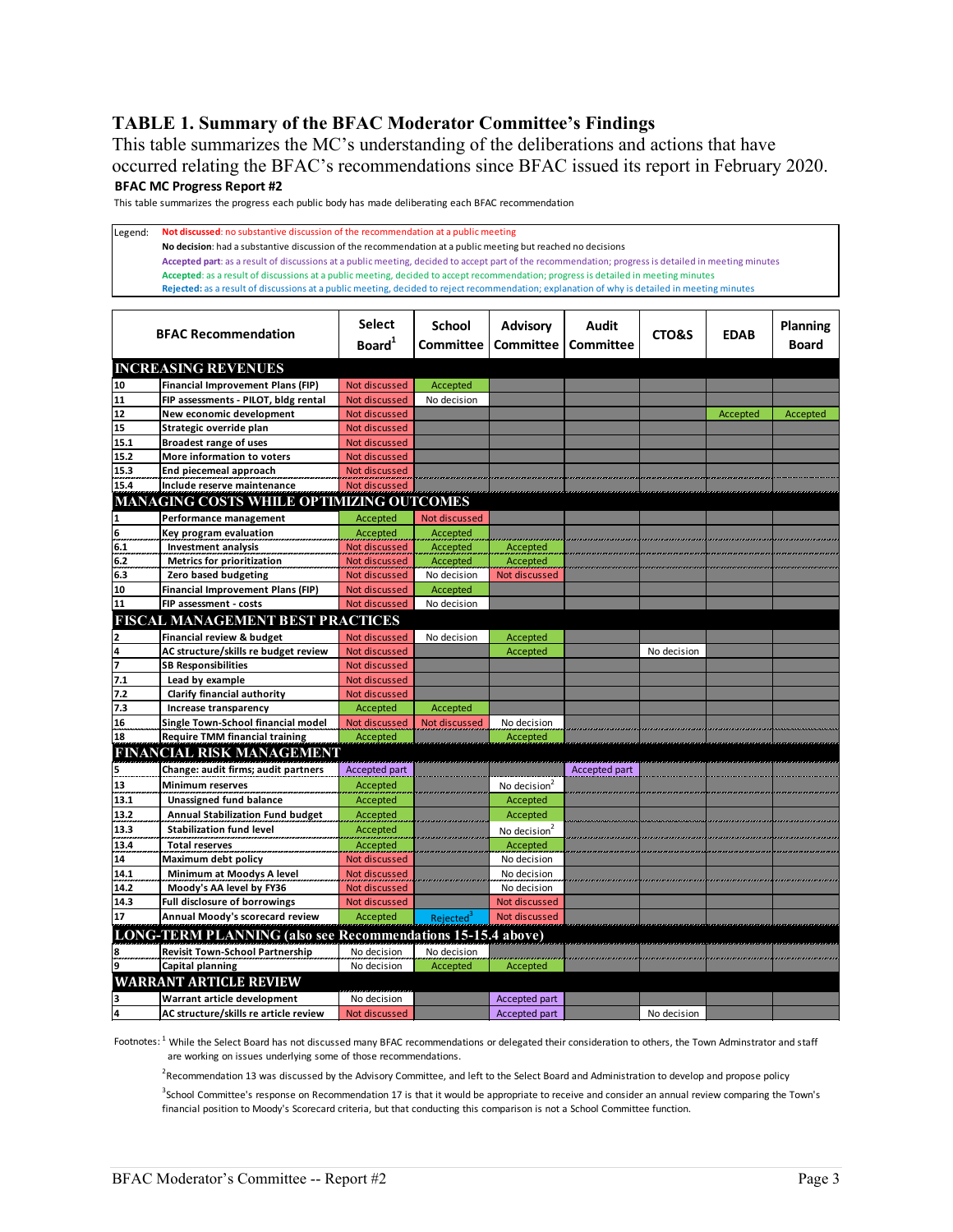## **INCREASING REVENUES**

*(BFAC Recommendations 10, 11 12, and 15 Recommendation 15 is also discussed under the Long-Term Planning section of this report.)* 

Revenue enhancement is one side of the structural deficit challenge, broken down by BFAC into four categories or "levers" that the town can control:

- 1. Economic development,
- 2. Local fees and taxes (local receipts),
- 3. Payments in lieu of taxes (PILOTs), and
- 4. Operating overrides.

#### **Economic Development**

New economic development has several desirable features, including:

- Generating (net) revenues above-and-beyond the Town's annual  $2\frac{1}{2}\%$  property tax increase, and can enable the Town's total annual revenue growth to more closely match the Town's total annual expenditures growth;
- Providing property tax revenues from new users rather than existing taxpayers; and
- Sometimes also creating new sources of local fees (e.g., local receipts from the retail and hospitality sectors).

The Town's work on economic development continues, with details provided in the Economic Development Advisory Board's (EDAB's ) update memo (see weblink in Appendix 3). Most recently, there has been significant progress along a number of fronts around allowing and encouraging R&D/laboratory commercial development in Brookline. These include EDAB's October 2021 vote to accept the Lab Report, plans to propose new enabling zoning language for Town Meeting's approval, and creation of the 10 Brookline Place Study Committee that will convene and begin work in April 2022.

Of continuing concern is the slow pace of progress in planning for economic development, which continues to be severely constrained by the lack of resources allocated to the Department of Planning and Community Development's staffing and consulting budget. While only a small part of that Department's work, these planning activities are critical to economic development and occur at three levels:

- Large project study and entitlement (e.g., hotels, Waldo-Durgin). Large projects require an immense amount of attention, and generally get that attention because "a bird in the hand" needs to be dealt with in a timely way.
- Commercial development corridor studies. While the work on the Boylston Street Corridor is advancing, that is only the first of several corridor studies that were called for in the 2005 Master Plan. There seems to be a sense that the current approach to economic development only allows one of these efforts at a time, although that significantly prolongs (by decades) the time by which they will be completed.
- Town wide comprehensive planning and zoning reform. In Fall 2021, Town Meeting passed Article 26, a resolution calling for the commencement of comprehensive town wide planning and zoning reform. However, there is far more long-term planning work than can be done in the near term, and a lack of consensus amongst all of the stakeholders as to which work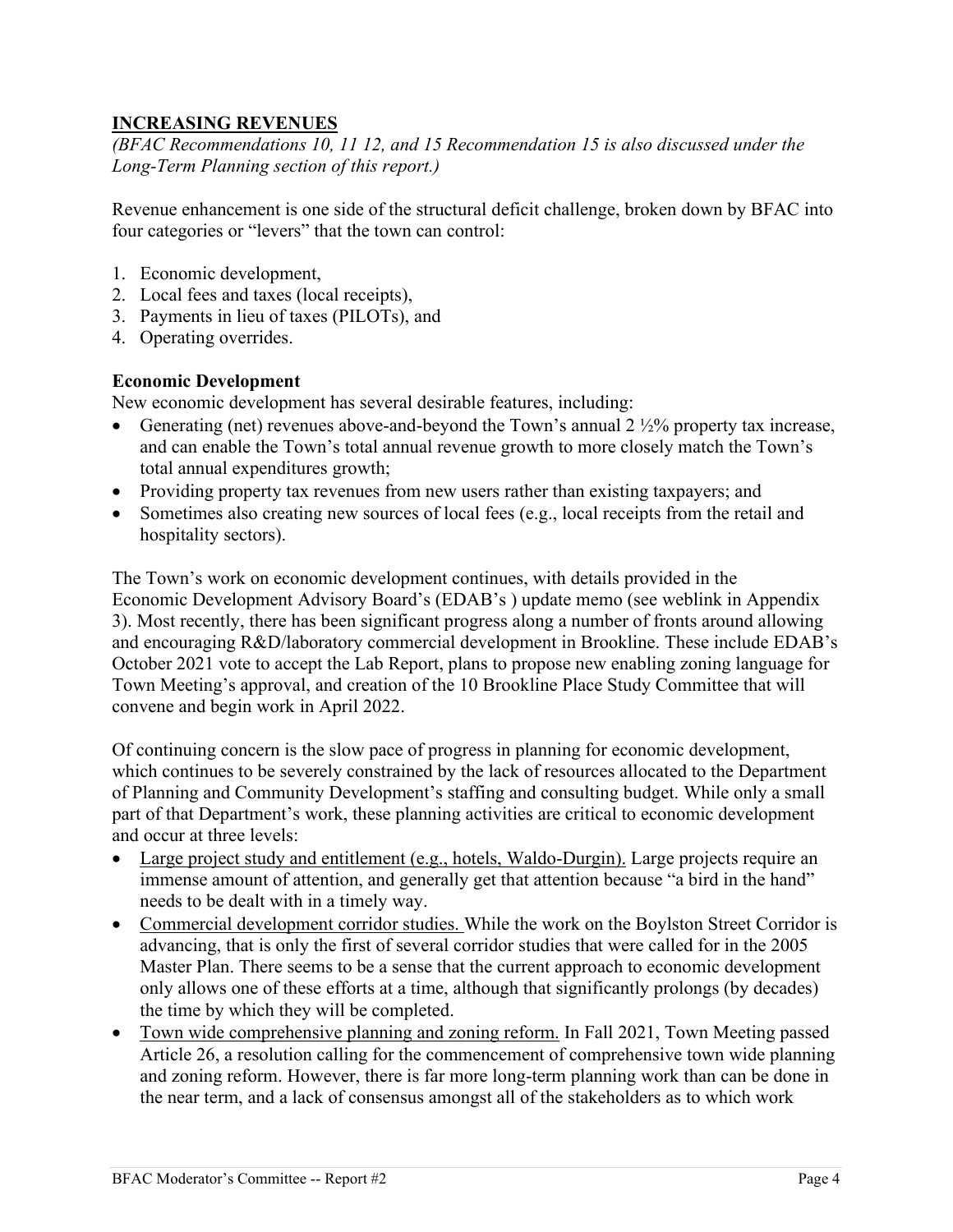should take priority. Commencement of this work has not been included in the Town Administrator's FY23 budget proposal.

### **Local Fees and Taxes (Local Receipts)**

- The Planning Department has recently developed a proposal to increase fees for demolition permits to cover more of the cost of administering that permitting process – an example of exactly the kind of study and implementation envisioned in BFAC's Recommendation 10 (Fiscal Improvement Plans to increase revenues and control costs).
- BFAC's recommendation that all town departments utilize Financial Improvement Plans (FIPs), while primarily focused on controlling costs and optimizing outcomes, was also directed at all income generating program areas (parking meters, marriage licenses, afterhours school gym rental fees, and many more). While both the Town and PSB pay close attention to these revenue generators, neither has instituted a formal framework for evaluating and optimizing them along the lines of BFAC's recommendation.

### **Payments in Lieu of Taxes (PILOTs)**

The Town Administrator has suggested that there is little that the Town can do to increase revenue from PILOTs except when a major institution needs something from the town.<sup>[3](#page-4-0)</sup> No action has been taken to undertake a PILOT Financial Improvement Plan<sup>[4](#page-4-1)</sup>:

- No action has been taken to more comprehensively investigate whether more revenue could be generated from this source;
- No effort has been undertaken to do a strategic or comprehensive review of Brookline's relationships with tax-exempt institutions in terms of the services and community benefits Brookline residents receive.
- The BFAC recommendation that called for annual disclosures of each PILOT payment has not been adopted.

## **Operating Overrides**

The Town Administrator and SB have rejected the idea of developing a long-range plan of future operating overrides, preferring to wait as long as possible and to convene a situational Override Study Committee when needed to deal with the specific issues and financial realities of that moment.

#### **MANAGING COSTS WHILE OPTIMIZING OUTCOMES**

*(BFAC Recommendations 1, 6, 10 and 11)* 

Cost management – including program review – is the other side of the structural deficit challenge. Numerous factors are putting increasing pressure on our budgets, and budget discipline is essential to avoiding (or at least mitigating) the impact of budget cuts.

Several of BFAC's recommendations urge strengthening, standardizing, and formalizing budgeting and program evaluation through systematic performance management, program evaluation, and Financial Improvement Plans (FIPs). These approaches to improving both

<span id="page-4-0"></span><sup>3</sup> See MC's August 5, 2021 Report

<span id="page-4-1"></span><sup>4</sup> See page 46 of the BFAC Report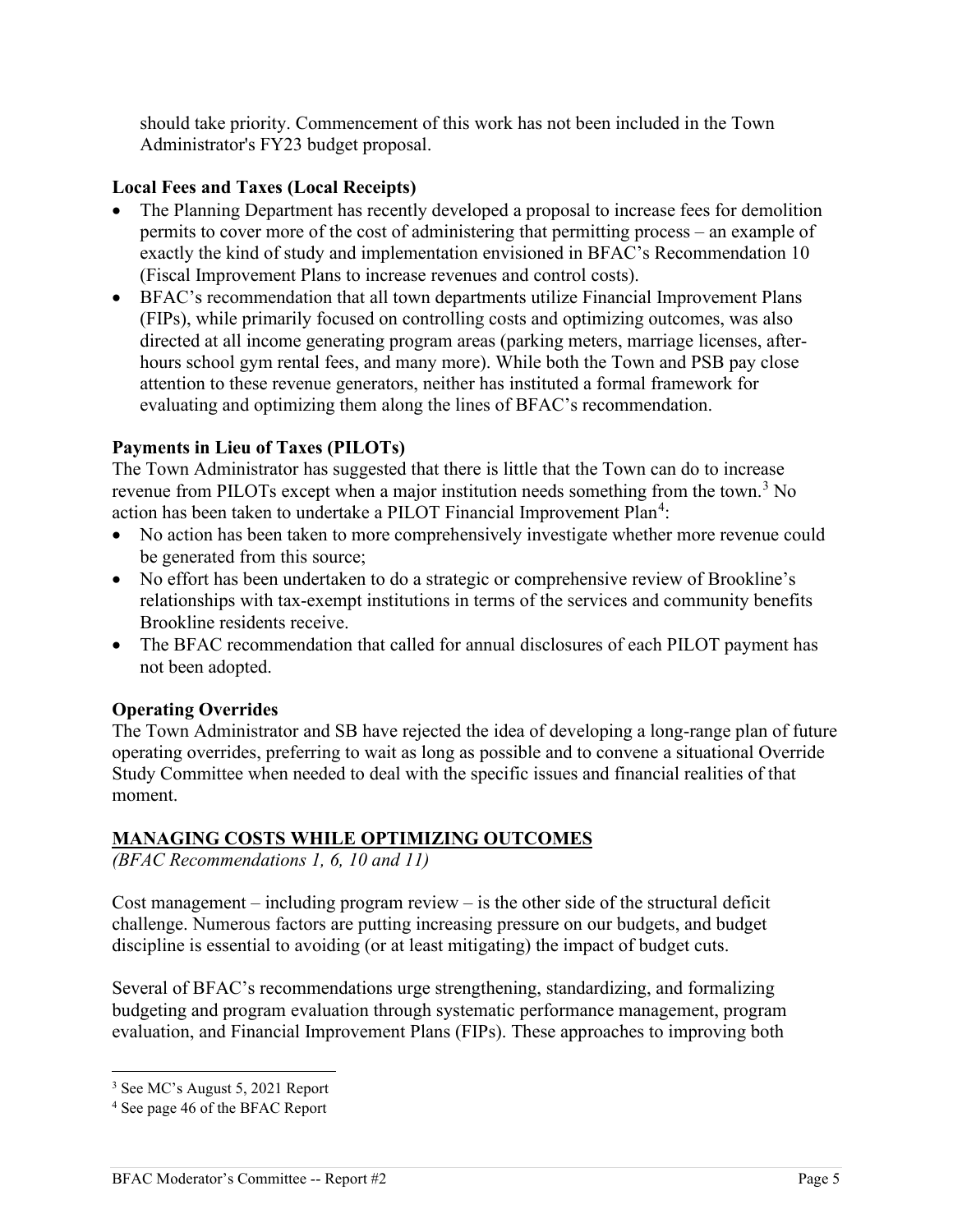forward-looking and retrospective planning are of interest to both the School Committee/School Department and the Town Administrator. This is showing up in some new practices, though some aspects of this evolution are more informal and incremental than BFAC envisioned.

A notable area of improvement is in the Budget Books of both the School Department<sup>[5](#page-5-0)</sup> and the Town,<sup>[6](#page-5-1)</sup> which show significant enhancements in organization, clarity, and content.

On the school side, program evaluation is a long-standing commitment. This is conducted for each major curriculum area in a process that typically takes several years for each study. Special education programs get a lot of attention, including areas such as transportation, approaches to staffing, in-district programs versus out-of-district placements. Periodic evaluations are also conducted for smaller programs like school lunch (nutrition, sustainability, cost, participation). The School Committee reports that both zero-based budgeting (ZBB) and outcome-based budgeting (OBB) are being explored and have played a role in the development of the School's FY23 budget.

The Town Administrator is supportive of more robust and structured budgeting and analysis, and sees this as limited only by the lack of staffing resources. The Town has used ARPA funds to hire a grant manager who also serves as a budget analyst – one of two budget analysts that the Town Administrator says are needed to move forward with enhanced performance management, program evaluation, and financial improvement plans. Unfortunately, the recent departure of the town's Finance Director has meant that finance is still short staffed, and these efforts await additional new hires. Additionally, no plan has been presented for how the cost of the budget analyst position will be funded after ARPA funds are exhausted.[7](#page-5-2)

In summary, there appears to be buy-in regarding BFAC's recommended best practices for cost management and program evaluation, with some of those practices already being established. However, the commitment to *implementation* may be limited by the very budget pressures that must be addressed, and the necessary staffing (and in some cases consulting) resources have not yet been allocated to do much of the desired work.

## **FISCAL MANAGEMENT BEST PRACTICES**

#### *(BFAC Recommendations 2, 4, 7, 16, 18)*

The BFAC report included several recommendations designed to make the Town's budgeting process more coherent, comprehensive, and transparent. Key among these was the establishment of quarterly summits to align key stakeholders on town-wide priorities and financial targets. To strengthen accountability and oversight, BFAC proposed restructuring the Advisory Committee so it could provide more robust financial input, and assigning responsibility to individual Select Board members for financial affairs, capital planning, and economic development. In addition, BFAC recommended creating a single budget book for Town and Schools. Finally, BFAC proposed requiring all TMMs to participate in financial training at least once every three years. The Town-School Partnership (had been identified by the Select Board, School Committee, and Advisory Committee as a good forum for the quarterly summits, but though the group meets as

<span id="page-5-1"></span><span id="page-5-0"></span><sup>&</sup>lt;sup>5</sup> https://www.brookline.k12.ma.us/budgetcentral<br>
<sup>6</sup> https://stories.opengov.com/MnF2THSdk/published/undefined<br>
<sup>7</sup> ARPA funds are one-time dollars that must spent by 12/31/2026

<span id="page-5-2"></span>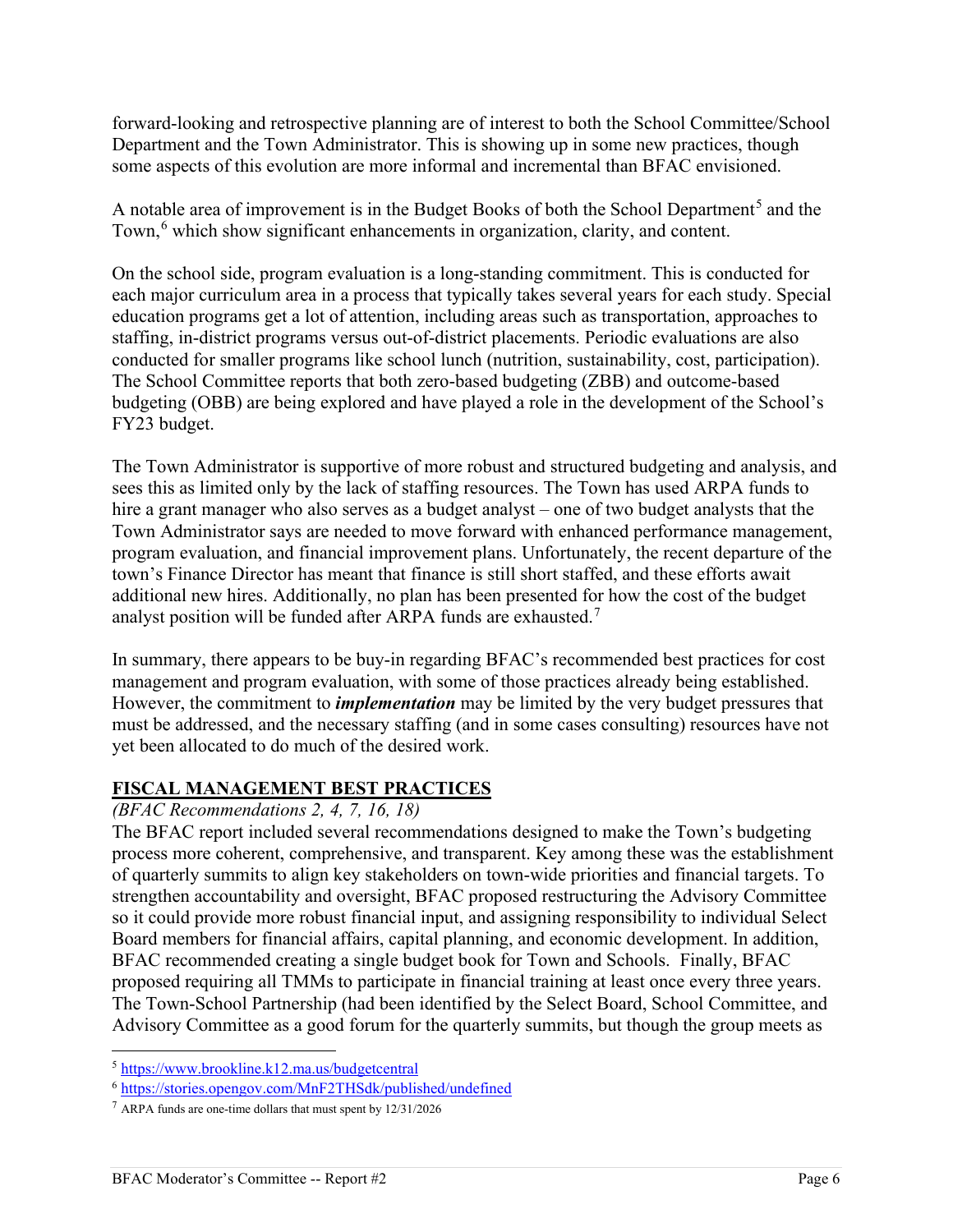needed, it has not expanded its focus beyond the annual budget. The Town Administrator reported that the structure and goals of the Town-School Partnership are now under review, including discussions of more formal budget summits. He indicated that he and the School Superintendent have drafted a new Memorandum of Agreement that proposes incorporating the Town-School Partnership into the budgeting process. Former Advisory Committee Chair Mike Sandman cited "a lack of leadership on the part of the Select Board on this recommendation."<sup>[8](#page-6-0)</sup>

To incorporate BFAC's recommendations into its procedures, the Advisory Committee has reorganized its subcommittee structure and budget review process by:

- Creating a Budget Oversight subcommittee to review budget priorities and revenue projections with the Town staff early in the budget cycle to allow for timelier input from the Advisory Committee;
- Standardizing the template for subject-focused subcommittees to review budgets with Department Heads in depth, looking deeper at departmental objectives, historical trends, and identifying longer-term concerns;
- Standardizing the template for reporting on departmental budgets including, over time, a standard presentation of each Department's headcount, budget, and its relationship to the whole;
- Reviewing the consolidated budget as presented to the full Advisory Committee by the Budget Oversight subcommittee with its recommendation for action based on the subcommittee's analysis of consistency with the Town's stated priorities

These changes are designed to make the process more efficient and to provide a coherent view of the budget in its entirety instead of a compilation of the individual pieces.<sup>[9](#page-6-1)</sup> There is also a plan for mid-year budget check-ins with selected departments. The Advisory Committee plans to review its new process after the May 2022 Town Meeting and refine it as needed.

The Advisory Committee is currently considering revising its budget reconciliation process to formalize the way budget modifications to departmental budgets are documented, prioritized, debated, and consolidated into the balanced budget ultimately presented to Town Meeting.<sup>10</sup> While the Select Board does not agree that its individual members should cover a focused portfolio of issues, it has assigned its members to various departments to engage in budget discussions and to support communication with the Advisory Committee, allowing Select Board members to begin exerting budgetary and financial leadership.

Though neither the Select Board nor the School Committee support combining their financial plans into a single document, both expressed interest in achieving better financial integration and information sharing. The OpenGov platform has facilitated this process but nothing more substantive has been done in part because senior School Department administrators have only been on board since September 2021.

<span id="page-6-0"></span><sup>8</sup> Mike Sandman email re: Moderator's Committee on BFAC dated 2/13/2022.

<span id="page-6-1"></span><sup>9</sup> AC Process Revisions – 9-9-2021 https://www.brooklinema.gov/DocumentCenter/Index/1812

<span id="page-6-2"></span><sup>&</sup>lt;sup>10</sup> Proposed AC Budget Reconciliation Process presented at AC Meeting of 3/10/2022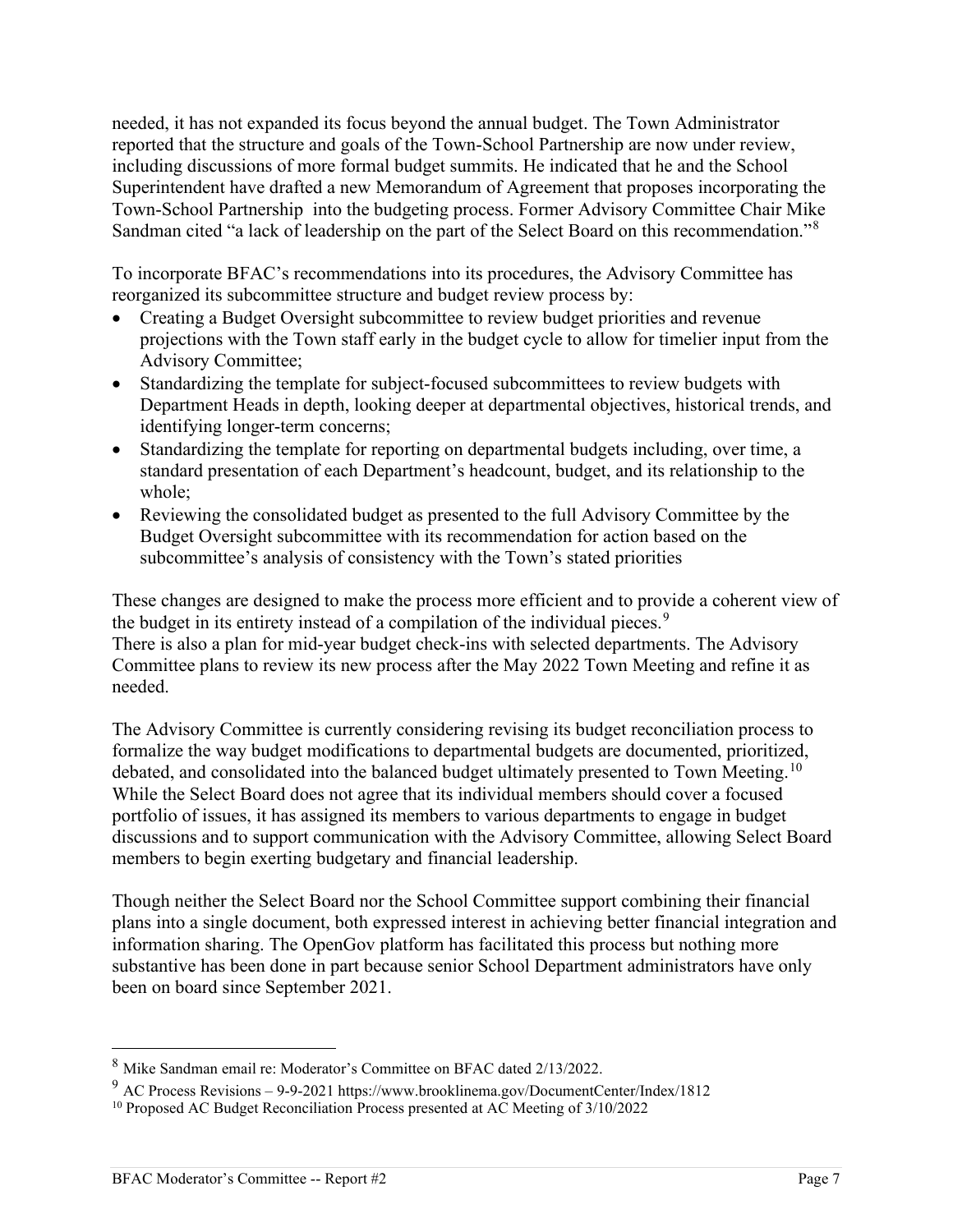At the November 2020 Special Town Meeting, Town Meeting did not approve a proposed bylaw change that would have *required* financial training for all TMMs, but instead approved a bylaw change that stated that any elected or appointed town official that "has or could reasonably be expected to have" input into the Town's financial condition must be *offered* financial training.<sup>[11](#page-7-0)</sup> The Town Administrator initiated a (virtual) training session on the Town's budgeting process in January 2021, and continued the practice in 2022.

### **FINANCIAL RISK MANAGEMENT**

*(BFAC Recommendations 5,13,14,17)* 

The BFAC report included several recommendations designed to strengthen the Town's financial risk management practices and processes: audit firm/partner rotation and scope, maintenance of reserves, debt policy, and bond-rating maintenance with respect to Moody's Scorecard. BFAC made these recommendations to the following Boards and Committees: Select Board, Audit Committee, Advisory Committee, and School Committee.

The Town's review and consideration of BFAC's risk management recommendations has been variable. Some discussion has occurred with regard to audit firm/partner rotation, maintenance of minimum reserves, and debt policy. However, many particulars of Recommendations 13 and 14 have not been formally discussed or deliberated.<sup>[12](#page-7-1)</sup> Our discussions and correspondence with members of the Select Board, Audit Committee, and Advisory Committee highlighted broader questions regarding the specific roles and responsibilities of these bodies with regards to risk management. It is clear that members of each body consider elements of risk management as within their purview, but there are opportunities for additional specificity as to which metrics each body is reviewing. For example, the Advisory Committee does review budget reserves and transfer requests (both elements of risk management cited in BFAC's recommendations), but does so primarily within the context of balancing the budget. It is unclear whether anyone other than the Town Administrator is formally considering the reserve values and monitoring the financial ratios embedded in the BFAC recommendations.

<span id="page-7-0"></span><sup>&</sup>lt;sup>11</sup> Combined Reports of the November 17, 2020 Special Town Meeting, page 28-3 (PDF page 280), https://www.brooklinema.gov/DocumentCenter/View/22965/Combined-Reports-November-17-2020-Special-Town-Meeting-with-supplements<br><sup>12</sup> From this MC's August, 2021 Report:

<span id="page-7-1"></span>

<sup>&</sup>quot;Select Board has begun to implement Recommendation 13 but cautions that, given the scale of the called for increases in reserves, plans to fully implement this recommendation in phases over several years. Starting in February 2021, the Board began to make investments in reserves as part of the annual budget process – an additional \$3.8M was directed to the Stabilization Fund in FY21 and FY22 – and plans to continue to use the Stabilization fund as the mechanism through which Brookline's unassigned fund balance will be restored. This aligns with an Unassigned Fund Balance policy the Town Administrator proposed to the Select Board in February 2020. The Select Board has also made a conscious effort to increase total fund balance and it grew from 12.23% in 2020 to 12.44% in 2021. The Town Administrator was uncertain whether Recommendations 13.2 and 13.4 had been formally adopted, but will insure all necessary votes are taken before the end of 2021.

Advisory Committee believes the Select Board is primarily responsible for implementing Recommendation 13, and that the Audit Committee is in the best position to retrospectively monitor compliance with the Town's reserve policies.

AC pointed to the investment in reserves included in the FY22 budget, despite the revenue decline due to Covid-19, as an example of the steps that have been taken to date. This brought the Total Fund Balance into line with the minimum recommended by the rating agencies."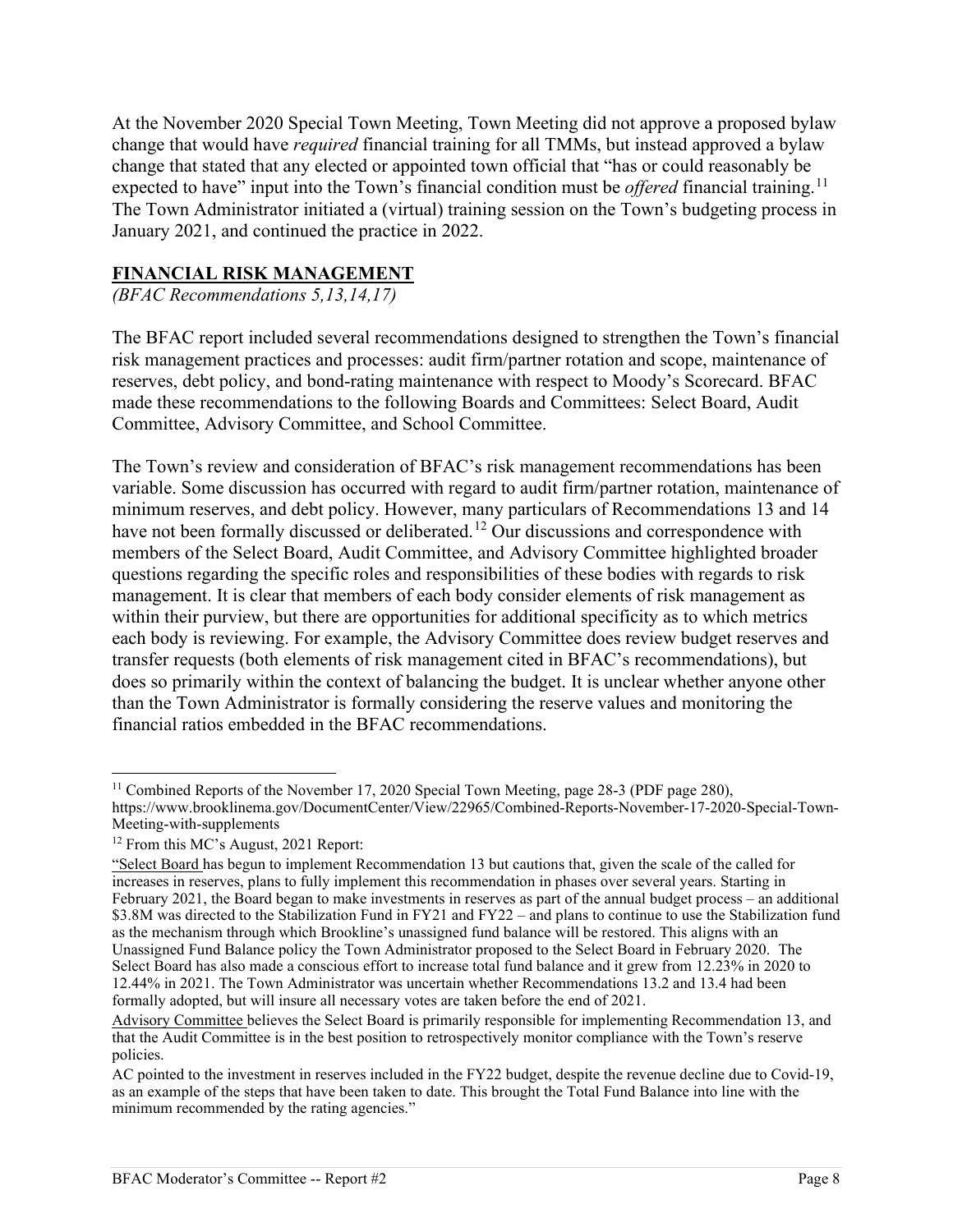As to the Audit related risk management recommendations, the Audit Committee considered but did not adopt the requirement to change the audit firm on a regular basis. The Select Board recently renewed the current agreement for three years, and the Audit Committee said it will reconsider changing audit firms when the current auditor contract expires. In its December 2021 meeting, the Audit Committee decided to ask the current auditor to assign a new partner beginning June 30, 2022. However, it did not create a policy requiring audit partner rotation in the future. We anticipate that policies might be implemented with regard to audit firm and partner rotation by this Moderator Committee's 3rd report in Fall 2022. The Audit Committee chair reported that there are no plans for the Audit Committee to further discuss expanding audit scope to also monitor "internal adherence to financial controls and policies."<sup>[13](#page-8-0)</sup>

Progress was made regarding maintaining reserves (BFAC Recommendation 13). In response to a request for information for this report, the Town Administrator highlighted the following statement from the FY 2023 Budget Message: "I am pleased to report that the Town is on track to increase its ratio of reserves to 10% of revenue, which is the accepted minimum rate for Aaa-rated communities."<sup>[14](#page-8-1)</sup> Town senior staff also provided the data in Appendix 2 that enabled us to calculate the following financial metrics related to BFAC recommendations 13 and 14.

<span id="page-8-0"></span><sup>&</sup>lt;sup>13</sup> The Town's Fiscal Policies are included in the annual budgets and are available at https://www.brooklinema.gov/851/Budget-Central

<span id="page-8-1"></span><sup>&</sup>lt;sup>14</sup> The Town Administrator's full comments can be found in the Appendix of this report.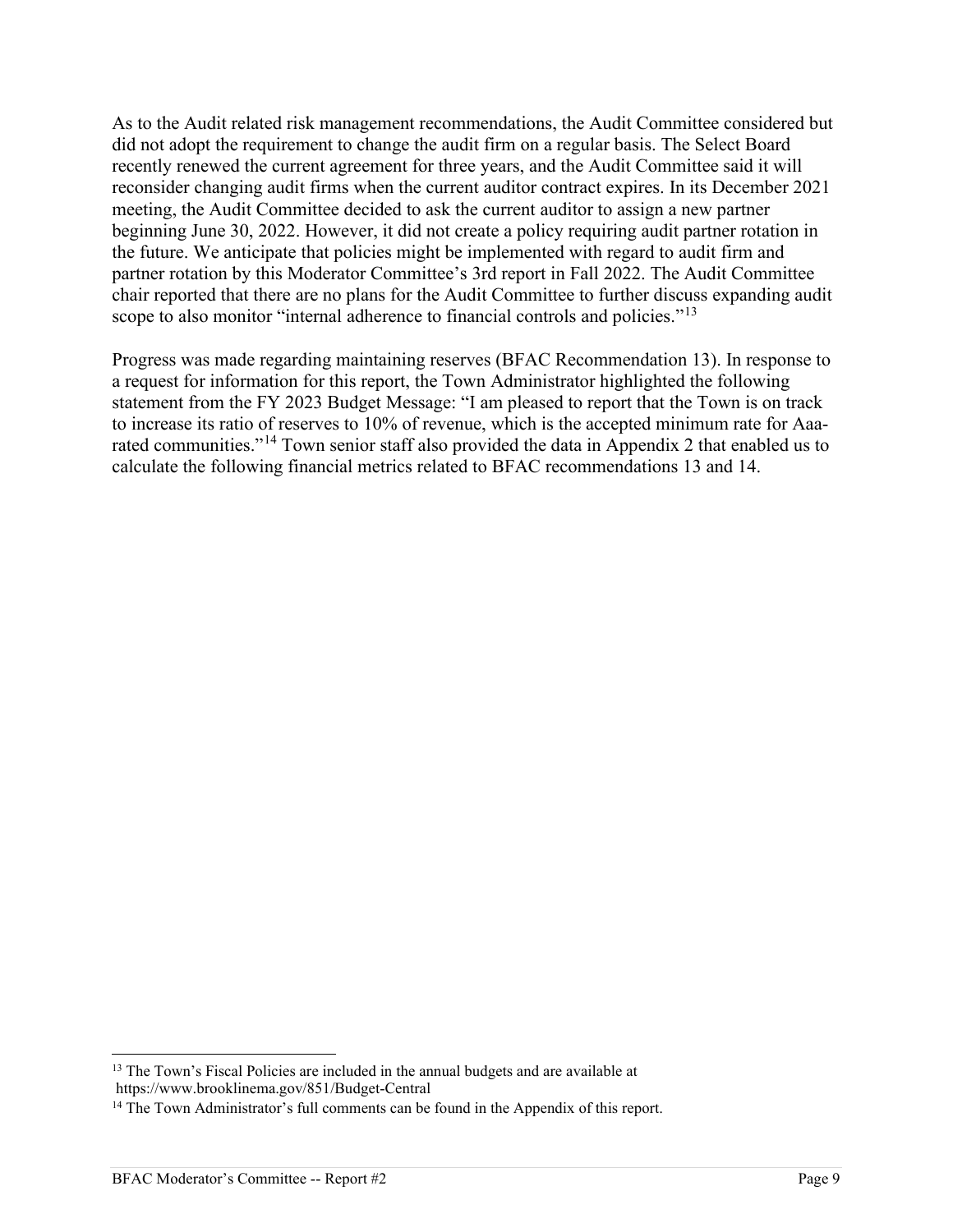|                  | <b>BFAC Recommendations</b>                                                                                                                                                                                                                                                                                                                                                                                                      | 2019   | 2020   | 2021   | 2022      | 2023      |  |
|------------------|----------------------------------------------------------------------------------------------------------------------------------------------------------------------------------------------------------------------------------------------------------------------------------------------------------------------------------------------------------------------------------------------------------------------------------|--------|--------|--------|-----------|-----------|--|
|                  |                                                                                                                                                                                                                                                                                                                                                                                                                                  | Actual | Actual | Actual | Projected | Projected |  |
| 13.1             | Ratio of Unassigned Funds to Revenues<br>$> 10\%$ (Town policy) or even 12.5%<br>(BFAC target)                                                                                                                                                                                                                                                                                                                                   | 10.8%  | 10.2%  | 11.1%  | 12.2%     | 13.5%     |  |
|                  | The 2019-21 Actuals conform to Town Fiscal Policy and the 2023 Projection exceeds BFAC's 12.5% target.                                                                                                                                                                                                                                                                                                                           |        |        |        |           |           |  |
| 13.2             | Ratio of Stabilization Fund to Revenues<br>$> 0.67\%$ (BFAC target)                                                                                                                                                                                                                                                                                                                                                              | 2.2%   | 2.2%   | 2.5%   | $3.2\%$   | $4.0\%$   |  |
|                  | These funding levels fulfill BFAC's recommendation. BFAC also recommended establishing a policy, which has<br>not been done.                                                                                                                                                                                                                                                                                                     |        |        |        |           |           |  |
| 13.3             | Ratio of Stabilization Fund to<br>Unassigned Fund Balance $> 50\%$<br>(BFAC target)                                                                                                                                                                                                                                                                                                                                              | 25.0%  | 27.0%  | 30.0%  | 36.0%     | 43.0%     |  |
|                  | This ratio is trending well, and is nearing the level recommended by BFAC.                                                                                                                                                                                                                                                                                                                                                       |        |        |        |           |           |  |
| 13.4             | Ratio of Total Fund Balance to<br>Revenues (BFAC target: increase from<br>$12.3\%$ to $15\%$                                                                                                                                                                                                                                                                                                                                     | 12.3%  | 12.2%  | 12.4%  | 12.5%     | 12.5%     |  |
|                  | The modest headway in raising this ratio indicates the challenge of increasing the Total Fund Balance at a higher<br>rate than increasing revenues. BFAC also recommended establishing a policy, which has not been done. The 15%<br>target "is consistent with the recommendation of the Town's financial advisor and would bring reserves to the<br>bottom level of the AA rating range." <sup>15</sup>                        |        |        |        |           |           |  |
|                  |                                                                                                                                                                                                                                                                                                                                                                                                                                  |        |        |        |           |           |  |
| $14.1 -$<br>14.2 | Ratio of Net Direct Debt to Operating<br>Revenues to at least the A level<br>$(0.67x \le n \le 3x)$ (BFAC short-term target)<br>and by AA level $(0.33x \le n \le 0.67x)$<br>(BFAC target by FY 2036)                                                                                                                                                                                                                            | 0.57   | 0.98   | 1.39   | 1.30      | 1.20      |  |
|                  | BFAC's recommendation to "Establish a maximum debt policy based on the ratio of Direct Debt to Operating<br>Revenue" has not been acted on. Because recent debt exclusion votes (Ridley, BHS, Fisher Hill, Driscoll) are all<br>"excluded debt" and are funded outside the limits of Proposition 2 $\frac{1}{2}$ , a policy would need to address both non-<br>excluded and excluded debt with appropriate ratios for each/both. |        |        |        |           |           |  |

# **Table 2. Financial metrics related to BFAC Recommendations**

Source: Calculations based on data provided by Deputy Town Administrator Melissa Goff and Acting Finance Director Justin Casanova-Davis, March 2022, which are reported in Appendix 2, which also contains definitions.

Broadly, Recommendation 14 calls on the Select Board to consider the impact new debt would have on the ratios outlined in the "Moody's Scorecard" and to disclose additional information to taxpayers about existing and potential forthcoming debt. No formal discussion or deliberation has occurred on this matter. The Town Administrator's comments with regards to debt policy can be found in the Appendix.

Recommendation 17 regarding review of the Town's financial metrics in comparison to the Moody's Scorecard was adopted and implemented by the Select Board. This review will be completed by the Finance Director.<sup>[16](#page-9-1)</sup>

<span id="page-9-0"></span><sup>&</sup>lt;sup>15</sup> BFAC Report page 48

<span id="page-9-1"></span><sup>&</sup>lt;sup>16</sup> From this MC's August 2021 Report: "Finally, the Town has adopted BFAC's recommendation that we annually compare the Town's financial condition with the Moody's Aaa scorecard (Recommendation 17)."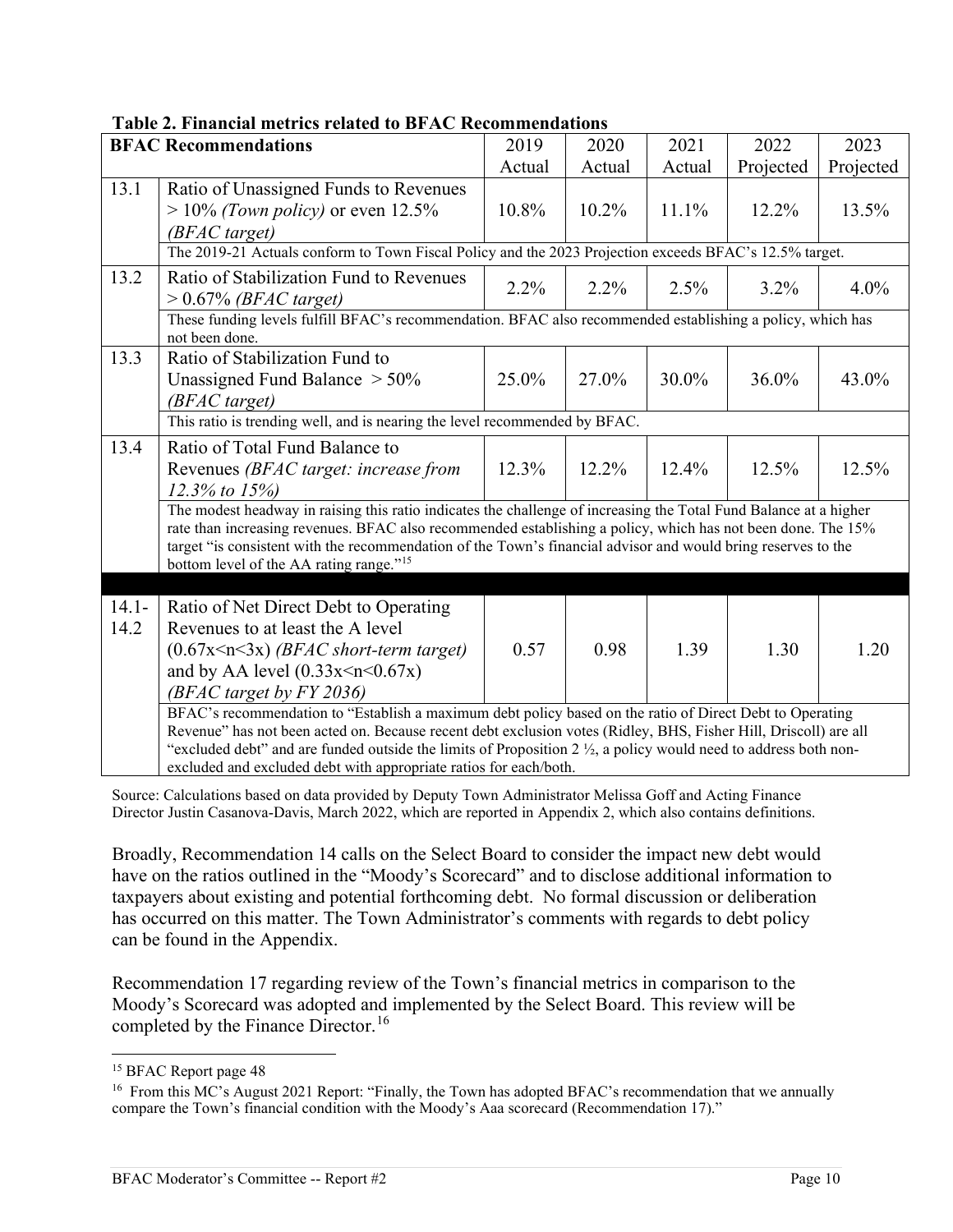# **LONG-TERM PLANNING**

*(BFAC Recommendations 8, 9 &15. Recommendation 15 is also discussed under the Increasing Revenues section of this report.)* 

BFAC observed that current discussions about the Brookline's financial situation are dominated by a focus on the year-over-year changes necessary to balance the upcoming fiscal year's budget. Projected deficits in the "out years" are acknowledged but largely attributed to a conservative approach to budgeting with the expectation that actual deficits will not be as significant as are forecast and can be addressed with small (but not necessarily painless) year-over-year adjustments.

BFAC's recommendations emerged from a belief that Brookline's current approach to financial decision making must be improved in order to address the Town's current and anticipated future financial challenges. Specifically, the BFAC committee believed:

- The Town-School Partnership must be rewritten to clarify its terms and to force a reexamination of how revenues and costs are allocated.
- An improved capital planning process must be implemented for both the Town and Schools.
- Brookline must develop a plan of periodic capital and operating overrides in order to create predictability about when taxes will increase and by how much.

### *Has the Town-School Partnership been rewritten to clarify its terms and reexamine the allocation of revenues and costs?*

The Town-School Partnership has yet to be fully revised or rewritten. Some activity has occurred – some terms have been clarified and how shared Town and School costs are allocated has been revised – but discussion and/or action has not occurred on the other aspects of BFAC's Town-School Partnership recommendation.<sup>[17](#page-10-0)</sup>

Recent turnover in key administrative positions include the Town's Finance Director's departure in August 2021,<sup>18</sup> and the arrival of our new Deputy School Superintendent for Administration & Finance in July 2021,<sup>[19](#page-10-2)</sup> and new School Superintendent in August [20](#page-10-3)21.<sup>20</sup> These changes, and the resultant loss of institutional knowledge, has played a role in the limited action to date.

## *Has a new capital planning process been implemented for the Town and Schools?*

The overall capital planning process has not changed since BFAC delivered its recommendations in February 2020.[21](#page-10-4) Both the School Committee and Advisory Committee have discussed

<span id="page-10-1"></span>worked as the Assistant Town Administrator. A permanent hire is expected to be announced early in FY2023.

<span id="page-10-0"></span><sup>&</sup>lt;sup>17</sup> See page 13 of the Moderator's Committee Report dated August 4, 2021, for more detailed information. <sup>18</sup> Justin Casanova-Davis was appointed the Acting Finance Director effective August 16, 2021. Previously he

<span id="page-10-2"></span><sup>19</sup> PSB Deputy School Superintendent for Administration & Finance Sam Rippin attended a Moderator's Committee meeting in July 2021 several days after he joined the district.

<span id="page-10-3"></span><sup>&</sup>lt;sup>20</sup> PSB Superintendent Dr. Linus Guilory joined the Brookline Public Schools from the Lowell Public Schools where he served as the Chief Schools Officer.

<span id="page-10-4"></span><sup>&</sup>lt;sup>21</sup> Chapter 270 of the [Massachusetts] Acts of 1985 (the Brookline "Town Administrator Act" requires the Brookline Town Administrator to prepare an annual financial plan that includes a Capital Improvement Program (CIP). The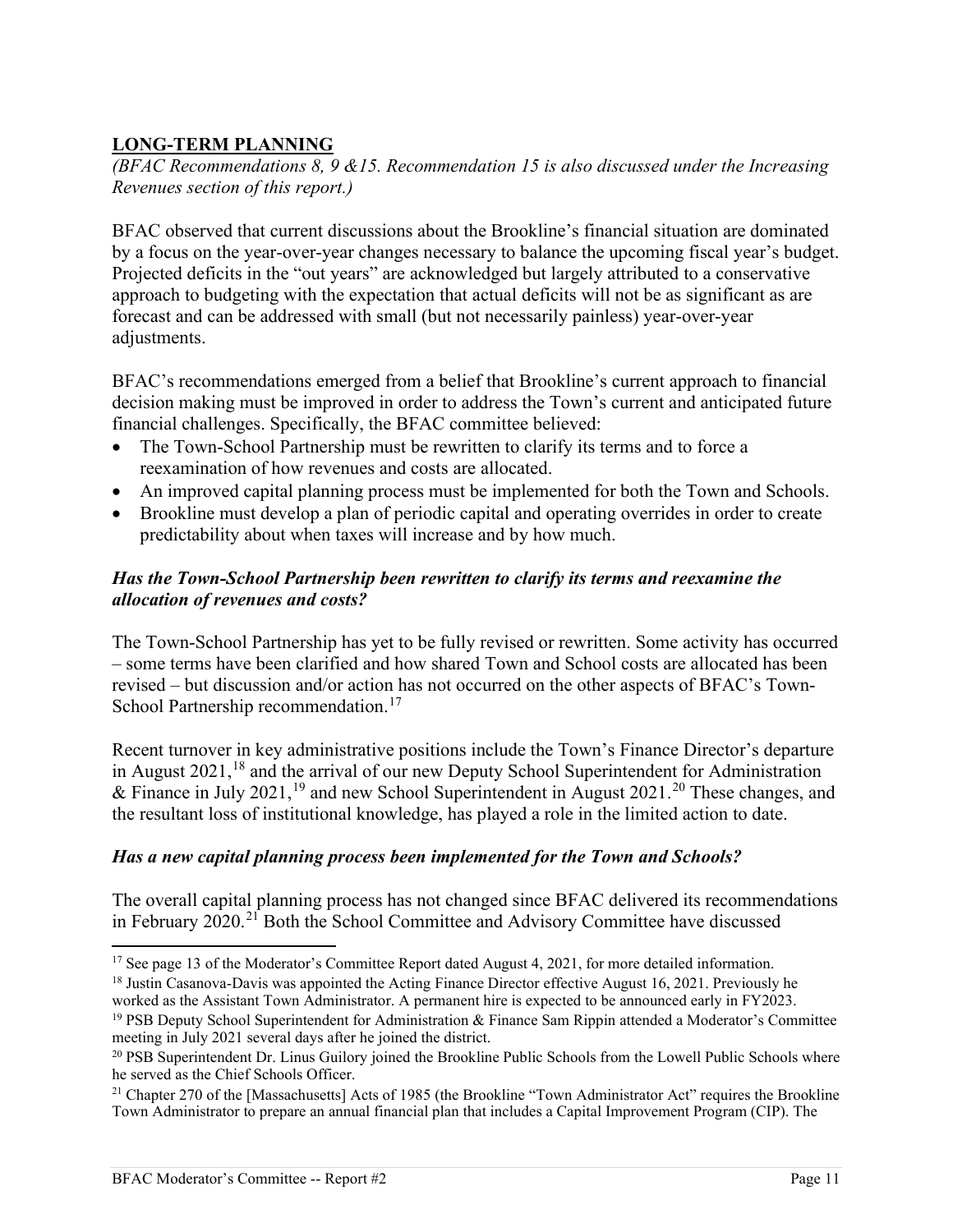reforms to the roles they play, and each has voted to accept BFAC's Recommendation 9 and considered steps toward implementation.<sup>[22](#page-11-0)</sup> However, the Select Board has not discussed, voted on, or implemented any changes to the Town's capital planning process (known in Brookline as the CIP process) since BFAC delivered its report. Because the Select Board controls the CIP process, no changes can occur without its involvement.

At the department level upcoming capital needs are developed and presented, forming the basis for capital funding requests. We are aware of this ongoing work in several departments (DPW, parks, buildings, fire department) with some good examples of individual plans such as the just completed Brookline Transportation and Mobility Plan<sup>23</sup>, the Parks, Open Space and Recreation Department's September 2020 Strategic Master Plan Update and the November 2020 Athletic Fields Needs Assessment and Master Plan<sup>24</sup>. The need for a strategic overall approach remains.

Due to the lack of process change, BFAC's recommendation that a common capital investment evaluation framework be developed and implemented, and that a position be created with primary responsibility for overseeing capital improvements across Town and Schools have been left unaddressed.

### *Has a plan been developed to periodically schedule operating and capital overrides?*

As discussed in the Revenues section of this report, no schedule of periodic operating and capital overrides has been developed.<sup>[25](#page-11-3)</sup> The Town Administrator indicated that the Board is inclined to continue the current practice of establishing ad hoc override study committees to study and evaluate proposed operating overrides.<sup>[26](#page-11-4)</sup> While the Select Board does not appear poised to change the override process, the Town Administrator did suggest that the Select Board might alter its approach to future override study committees to incorporate BFAC's recommendations 15.1-15.4.

CIP is six-year forward looking capital plan specifying in what fiscal year approved projects will be completed and what funding sourced will be used to pay for the work. The CIP is developed by a staff working group comprised of all the department heads that have requested a project be included in the CIP. The working group is led by the Deputy Town Administer and the Director of Planning & Community Development. Both working group "cochairs" report to the Town Administrator and, ultimately, to the Select Board. The working group recommends a preliminary CIP to the Town Administrator, who then presents it to the Select Board. The Preliminary CIP is also<br>presented and reviewed by the Planning Board and the Capital Sub-Committee of the Advisory Committee.

<span id="page-11-0"></span><sup>&</sup>lt;sup>22</sup> See School Committee minutes from  $9/23/21$ , minutes of the School Committee Finance Sub-Committee from 12/15/21, and the School Committee Capital Sub-Committee from 12/14/21.

<span id="page-11-1"></span><sup>&</sup>lt;sup>23</sup> The Transportation and Mobility Plan can be found here:  $\frac{https://brooklinema.gov/1773/Transportation-Mobility-Improvement-Prog}$ 

<span id="page-11-2"></span><sup>&</sup>lt;sup>24</sup> These Parks Department documents can be found here:  $\frac{https://www.brooklinema.gov/1597/Parks-Recreation-Master-Plan}$ 

<span id="page-11-3"></span><sup>&</sup>lt;sup>25</sup> Chapter 59 Section 21C of the Massachusetts General Law limits the size of year-over-year property tax increases in every Massachusetts city and town to 2.5 percent (excluding new tax growth). To increase taxes by more than 2.5 percent or to fund the cost of a large capital improvement, a majority vote must be obtained from the voters through a ballot question. The power to place an override (a permanent tax increase beyond 2.5 percent to fund the operating budget) or debt exclusion (a temporary tax increase to fund the cost of a capital expense) question on the ballot rests entirely with the Select Board.

<span id="page-11-4"></span><sup>&</sup>lt;sup>26</sup> See Town Administrator's memo to the Moderator's Committee dated March 1, 2022.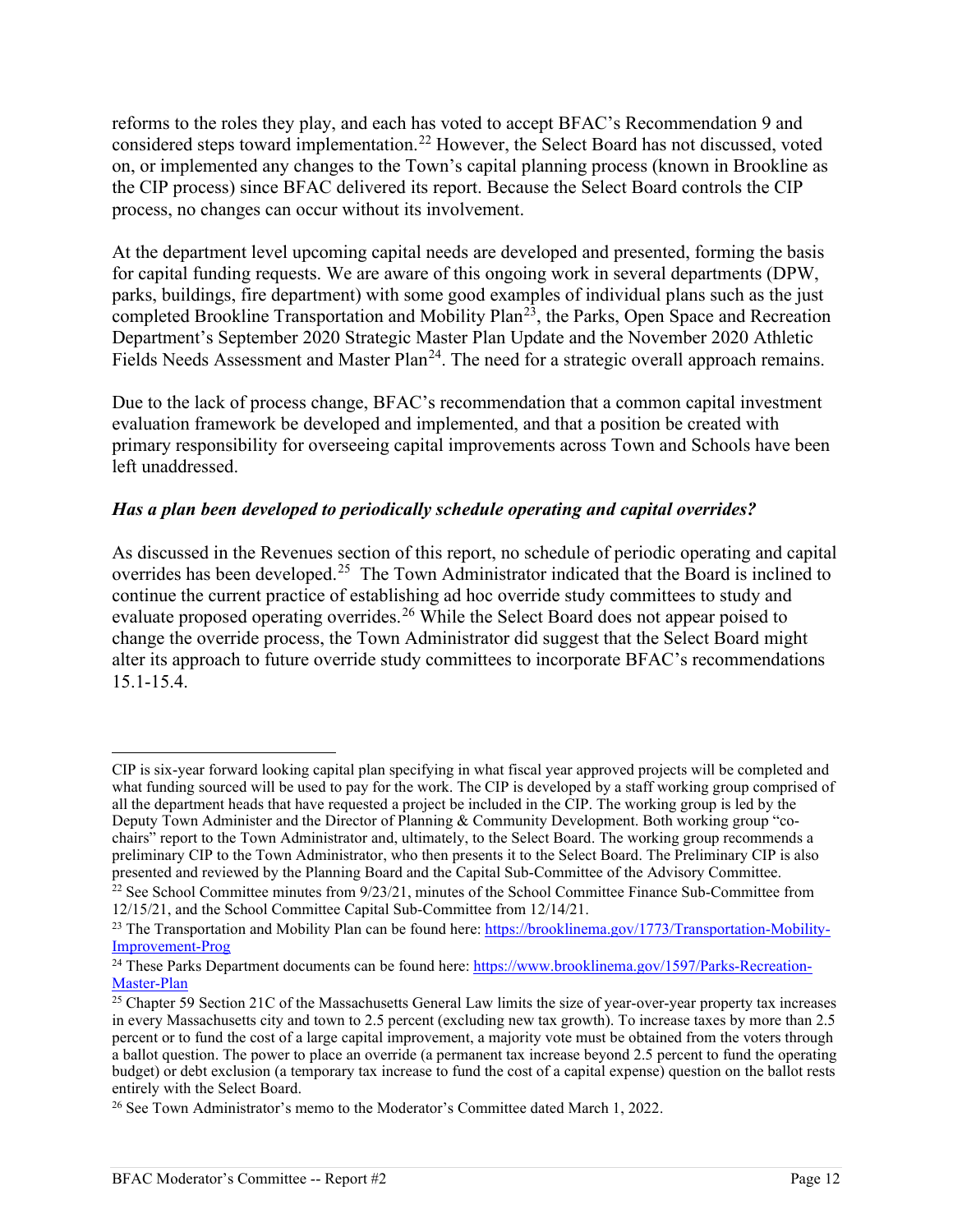In summary, small changes have occurred to the Town-School Partnership, and the School Committee and Advisory Committee have sought to implement BFAC's recommended changes to the capital planning process. However, staff arrivals and departures and lack of action by the Select Board have prevented additional action from occurring. Additionally, there is some indication that the Select Board may informally adopt some BFAC recommendations by changing the direction it gives staff and appointed committees, but no firm commitment has been made.

## **WARRANT ARTICLE REVIEW**

*(BFAC Recommendations 3 and 4. Recommendation 4 is also discussed under the Fiscal Management Best Practice section of this report.)* 

The warrant articles review process consists of the Advisory Committee and Select Board—and any other public body that wishes to offer a recommendation to Town Meeting—holding meetings and public hearings to discuss the articles in the weeks leading up to Town Meeting. These bodies sometimes propose amendments and substitute motions, and typically issue reports describing their analysis and their recommendation that Town Meeting vote for or against each article.<sup>27</sup> These reports are compiled in (a) the Combined Reports (often 500-700 pages) that is provided to TMMs a few weeks before Town Meeting, and (b) Supplements distributed subsequently, including during the days when Town Meeting is in session. The BFAC report expressed concern that inadequacies in the Town's processes have serious consequences, concluding that "warrant articles often have budgetary impacts that are not well understood when they are voted on by various committees and by Town Meeting and often trigger an opaque process (rather than transparent discussions) about which other priorities will see reduced funding to compensate."

Two BFAC recommendations sought to address these concerns: one focused on structure, the other on process. We describe each of these approaches and the progress that has (and has not) been made to engage with these recommendations.

## **Structural reform to improve the warrant review process**

BFAC called for Committee on Town Organization and Structure (CTO&S) or a new committee to determine whether modifying the Advisory Committee's scope, structure, and composition would better provide it with the skills and time to improve its analysis of warrant articles—as well as its financial monitoring, analysis, and evaluation of existing policies.<sup>[28](#page-12-1)</sup> BFAC proposed that such a reformulation could enable the Advisory Committee to "provide apolitical expertise," which could result in more robust analysis of an article's technical, legal, financial, and

<span id="page-12-1"></span><span id="page-12-0"></span><sup>&</sup>lt;sup>27</sup> Each article is reviewed by an AC subcommittee, which invites the principal petitioner to answer questions, receives comments from the public, and votes on whether to recommend the petitioner's article or an ACsubcommittee-authored amended article. The matter is then discussed again at the full AC, where the AC Subcommittee presents its report and recommendation, the petitioner is invited to present their position, and a discussion among the full AC ensues, often resulting in a vote that becomes AC's recommendation. Meanwhile, the Select Board holds its own set of meetings to consider each Warrant Article, and typically votes at a subsequent meeting. Other public bodies may also choose to discuss any Warrant Article and vote their recommendation.  $^{28}$  BFAC Recommendation 4: "Advisory Committee Structure and Skills: Change the structure, composition, and scope of the Town's Advisory Committee so it has the required skills and time to focus its attention on financial monitoring, analysis, and policy evaluation of both existing policies and proposed warrant articles."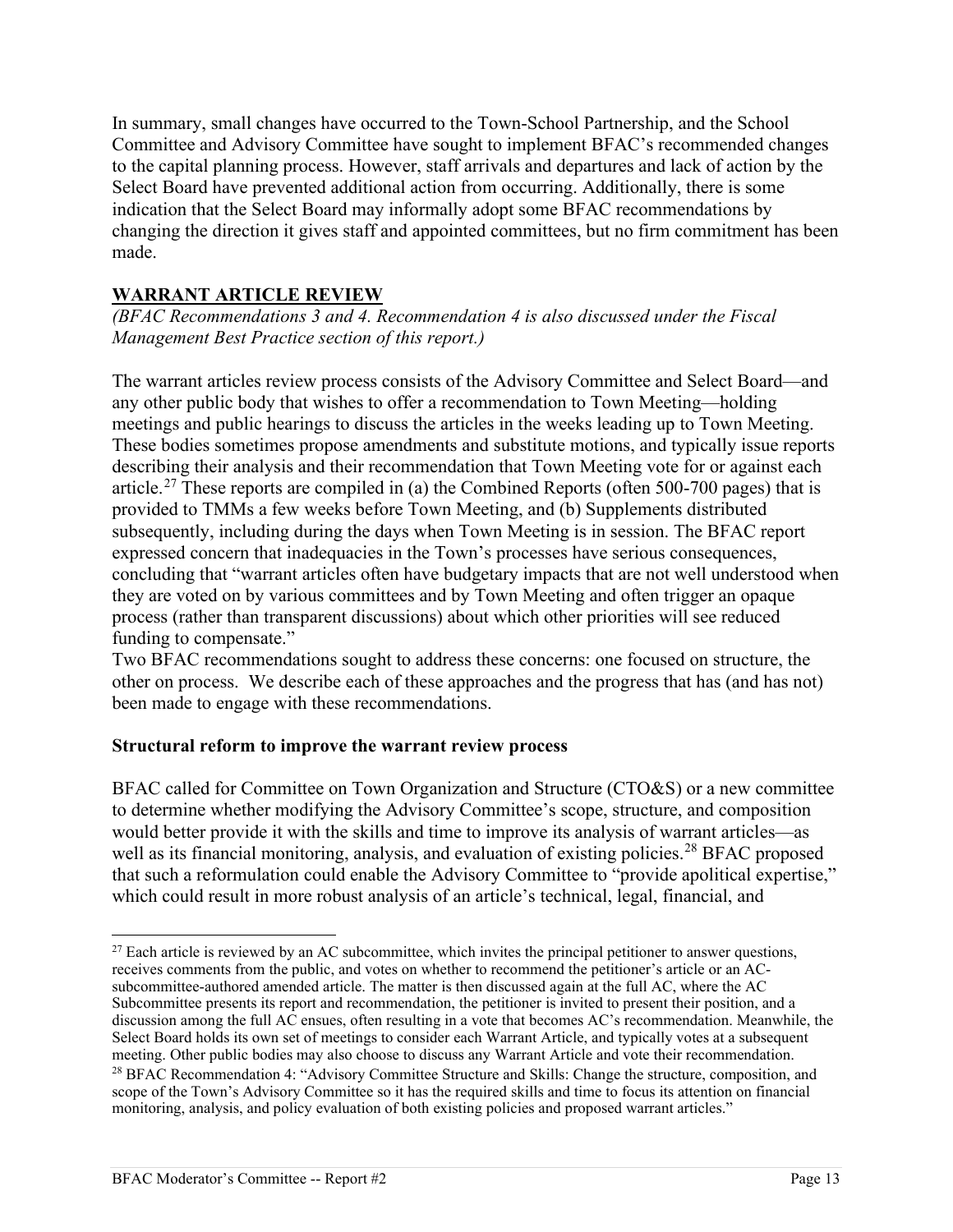operational aspects, unconfounded by Advisory Committee members' political preferences to support or oppose the article.

#### *To what extent has the Advisory Committee's scope, structure, and composition been analyzed and altered in an attempt to improve the robustness of its warrant article analyses and reports to Town Meeting, pursuant to BFAC Recommendation 4?*

- No independent assessment has been conducted pursuant to BFAC Recommendation 4 to analyze whether Advisory Committee's scope, structure, and composition should be reformed to improve its warrant article analyses and reports. Specifically, CTO&S has reviewed some of these issues (in particular the Article described below) but has not launched such a study, nor has a new committee been appointed by the Moderator or Select Board.
- That said, activities focusing on some of these matters have been led by Town Meeting and the Advisory Committee itself:
	- o Town Meeting voted to change the Town bylaws in November 2020 to no longer require the Advisory Committee to "consider any and all…articles in the warrant… for the purpose of making reports and recommendations to the Town" to "consider any or all…articles in the warrant… for the purpose of making reports or recommendations to the Town", providing the Advisory Committee with more flexibility to (a) focus its attention on just a subset of warrant articles it prioritizes, and (b) to issue reports some *without* recommendations to Town Meeting.[29](#page-13-0)
	- o Town Meeting also voted to change the Town bylaws in November 2020 to allow the Moderator to appoint ten, rather than eight, non-TMMs to the Advisory Committee while reaffirming its preference that all precincts continue to be represented on Advisory Committee by at least one Town Meeting Member (TMM). This was designed to provide the Moderator with more flexibility to recruit the expertise needed on Advisory Committee. (The Advisory Committee membership total of 20-30 members remained unchanged). $30$
	- o The Advisory Committee adjusted is subcommittee structure in Fall 2021 by combining some and creating at least one new one.

#### **Process improvements to strengthen the analysis of warrant articles**

BFAC Recommendation 3 called for the Select Board to convene a committee of TMMs—the direct beneficiary of improvements—to propose reforms to the warrant article review process, in order to foster more robust analyses and reporting of articles' short- and long-term costs and benefits. $31$ 

<span id="page-13-0"></span><sup>&</sup>lt;sup>29</sup> November 2020 Special Town Meeting, Article 29, originally proposed by TMMs Mariah Nobrega, David Lescohier, and Deborah Brown, subsequently amended by AC and TMM John Bassett. This article is still pending review from the Attorney General.

<span id="page-13-1"></span><sup>&</sup>lt;sup>30</sup> November 2020 Special Town Meeting, Article 29. This article is still pending review from the Attorney General. See details in prior footnote.

<span id="page-13-2"></span><sup>&</sup>lt;sup>31</sup> BFAC Recommendation 3: "Warrant Article Development: To the extent permissible, reform the warrant article development, review, and implementation process to enable consistent, transparent, robust analysis and reporting of each article's short-term and long-term costs and benefits; to discourage financial appropriations made outside the annual budget cycle; and to take into consideration the limitations of staff time and volunteer resources."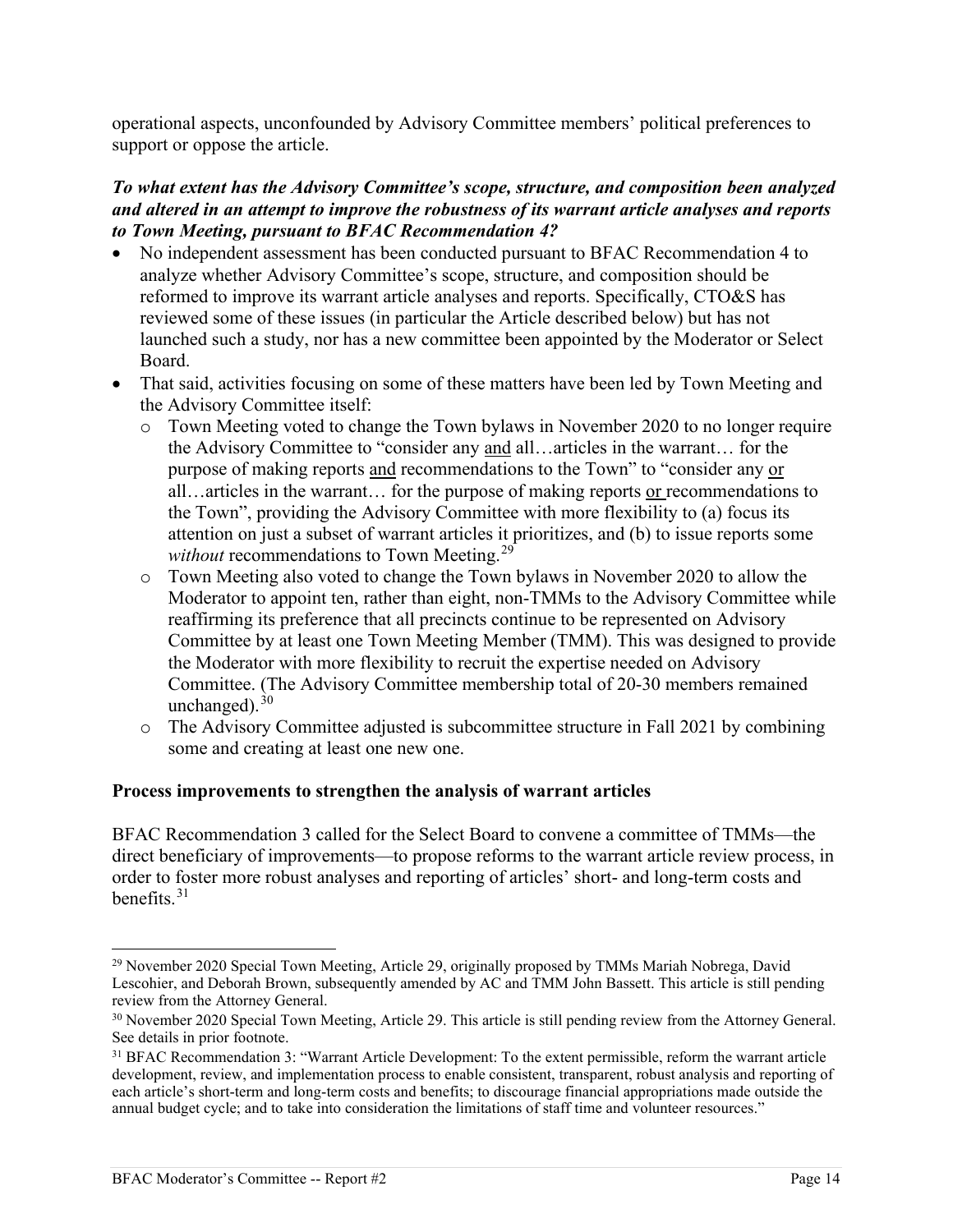#### *Has the warrant article review process been improved, pursuant to this recommendation?*

- The Select Board has not pursued BFAC's recommendation to create a committee to analyze and improve the warrant article review process.
- The Moderator has not independently appointed such a committee.
- No independent analysis has been conducted.
- Town Meeting rejected an article that attempted to make *petitioners* more responsible for the financial analysis of their own warrant articles. Specifically, a warrant article proposed by two TMM/ Advisory Committee members that was endorsed by the Advisory Committee sought to require petitioners "to include the financial impact" in their warrant article explanations. This was rejected by Town Meeting based on concerns that petitioners lack access to financial information, that this requirement risked deterring petitioners from submitting articles, and that the Advisory Committee was better positioned to analyze the financial impact of articles. $32$
- The warrant article review process has nonetheless been modestly improved, owing entirely to the Advisory Committee's internal reform efforts led by Advisory Committee leadership. In September 2021, the Advisory Committee leadership proposed a series of reforms—which they described as being partially motivated by BFAC recommendations—to improve the quality, brevity, and clarity of its warrant article analyses and reports that it contributes to the Combined Report.<sup>[33](#page-14-1)</sup>
	- o Several of the Advisory Committee leadership's reform ideas proved controversial within the Advisory Committee, with many proposals remaining unsettled.
		- The Advisory Committee repeatedly debated whether it should analyze and issue recommendations for *all* articles, or whether it should instead focus its efforts to more deeply analyze those articles with operational and/or financial implications. So far, the Advisory Committee has continued its established practice where all Warrant Articles get the same "full" treatment.
		- The Advisory Committee has also repeatedly debated whether it should depoliticize its reports by placing a greater emphasis on presenting the pros and cons for both sides of each Warrant Article. This debate is also unresolved, and while the Advisory Committee has implemented a standard summary at the top of each of its reports that includes "pros" and "cons", the Fall 2021 Special Town Meeting reports carried on the established practice of emphasizing the Advisory Committee's majority opinion.
- o The Advisory Committee successfully enacted some reforms to its warrant review process. For example, to foster a more informed discussion at Advisory Committee subcommittee meetings, the Advisory Committee has begun asking petitioners to complete a standard form before their article is discussed at the subcommittee meeting. Also, the Advisory Committee began using a more standardized and succinct report format for its submissions to the Fall 2021 Special Town Meeting Combined Reports. However, the Advisory Committee has not

<span id="page-14-0"></span><sup>&</sup>lt;sup>32</sup> Fall 2021 Special Town Meeting Article 27, submitted by TMMs & AC members John Doggett and Neil Gordon, proposed amending the Town's bylaws to require warrant article petitioners include fiscal impact in their warrant article submission. See page 323 of "Combined Reports November 16, 2021 STM with Supplements 112921" https://www.brooklinema.gov/1020/Town-Meeting-Files

<span id="page-14-1"></span><sup>&</sup>lt;sup>33</sup> "Many of the changes we are proposing reflect recommendations by BFAC, set into the context of AC process." *AC Process Revisions: 9/9/2021.* See pages 14-16 of *Advisory Committee Minutes: September 9, 2021*.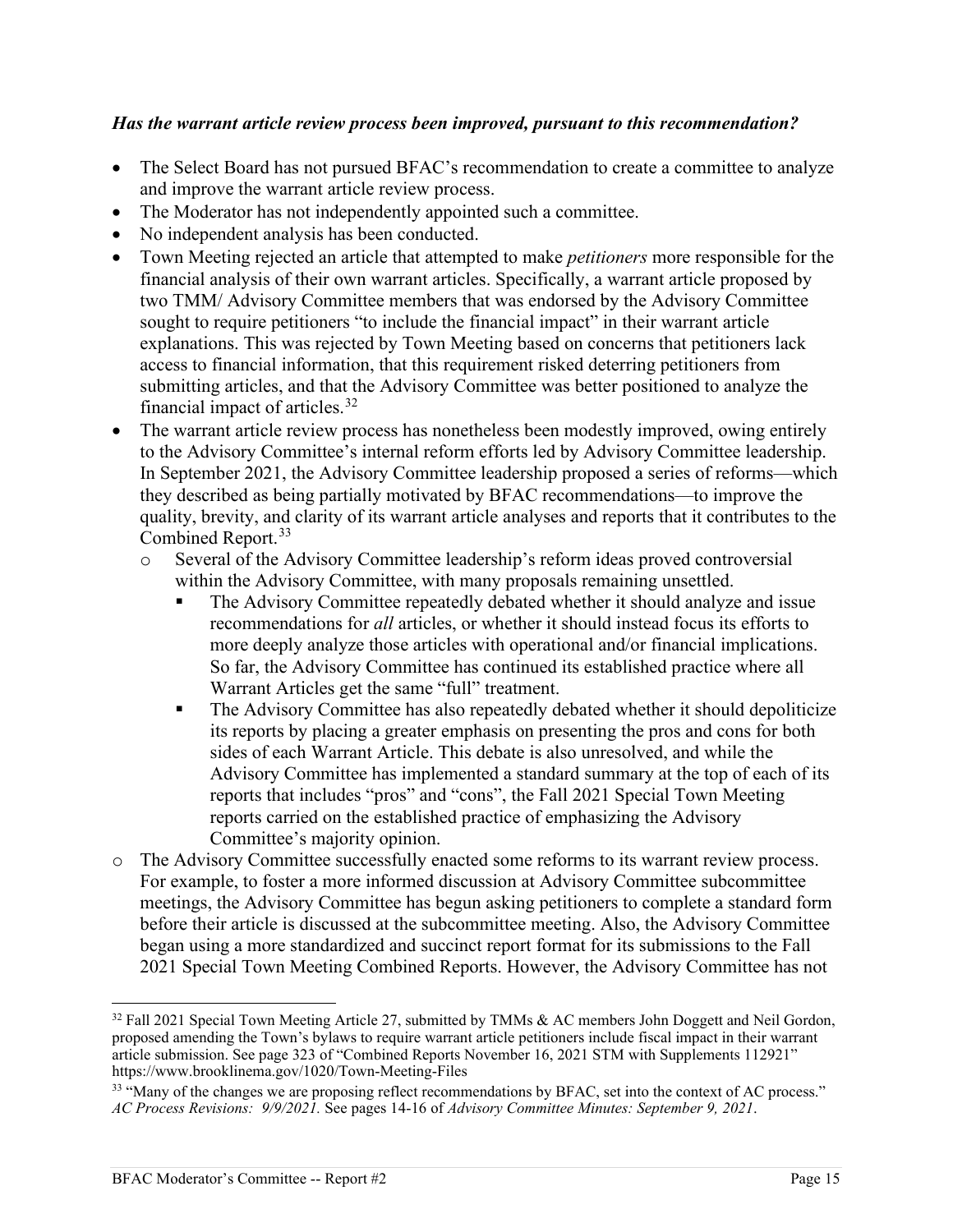evaluated whether TMMs found its new reports to be more accessible and informative; CTO&S briefly discussed the possibility of doing so, but chose not to.

- o The Advisory Committee elected a new Chair in early 2022, and is discussing enacting several additional reform ideas in preparation for the May 2022 Annual Town Meeting, some of which may affect its review of warrant articles. For example, the Advisory Committee announced plans to more clearly and centrally communicate to the public and TMMs its schedule for when each article will be discussed.
- o The Select Board recently announced that it will designate Select Board members to attend Advisory Committee warrant article reviews, which might enable the Select Board to avoid engaging in duplicative conversations at its meetings and to decide which articles to prioritize for its discussion / analysis / recommendations.

In summary, while the Advisory Committee has shown real interest in BFAC recommendations 3 and 4, it is slow to change itself, and is doing so on its own without any meaningful input or action from the Select Board, CTO&S, the Moderator or TMMs themselves.

# **APPENDIX 1 – BFAC Recommendations (abbreviated)**

### **Recommendation 1. Performance Management**

The Select Board and School Committee should have their administrations adopt common financial policies, to the extent possible, and create and institute performance management metrics to allow for better evaluation of budgetary decisions and lessen the influence of anecdotal statements and special interests in financial decisions.

#### **Recommendation 2. Financial Review and Budget Summits**

The Select Board, School Committee, and Advisory Committee should adopt a financial review and budget process requiring periodic summits among the Select Board, the School Committee, and the Advisory Committee.

## **Recommendation 3. Warrant Article Development**

To the extent permissible, reform the warrant article development, review, and implementation process to enable consistent, transparent, robust analysis and reporting of each article's shortterm and long-term costs and benefits; to discourage financial appropriations made outside the annual budget cycle; and to take into consideration the limitations of staff time and volunteer resources.

## **Recommendation 4. Advisory Committee Structure and Skills**

Change the structure, composition, and scope of the Town's Advisory Committee so it has the required skills and time to focus its attention on financial monitoring, analysis, and policy evaluation of both existing policies and proposed warrant articles.

## **Recommendation 5. Auditor Rotation and Scope**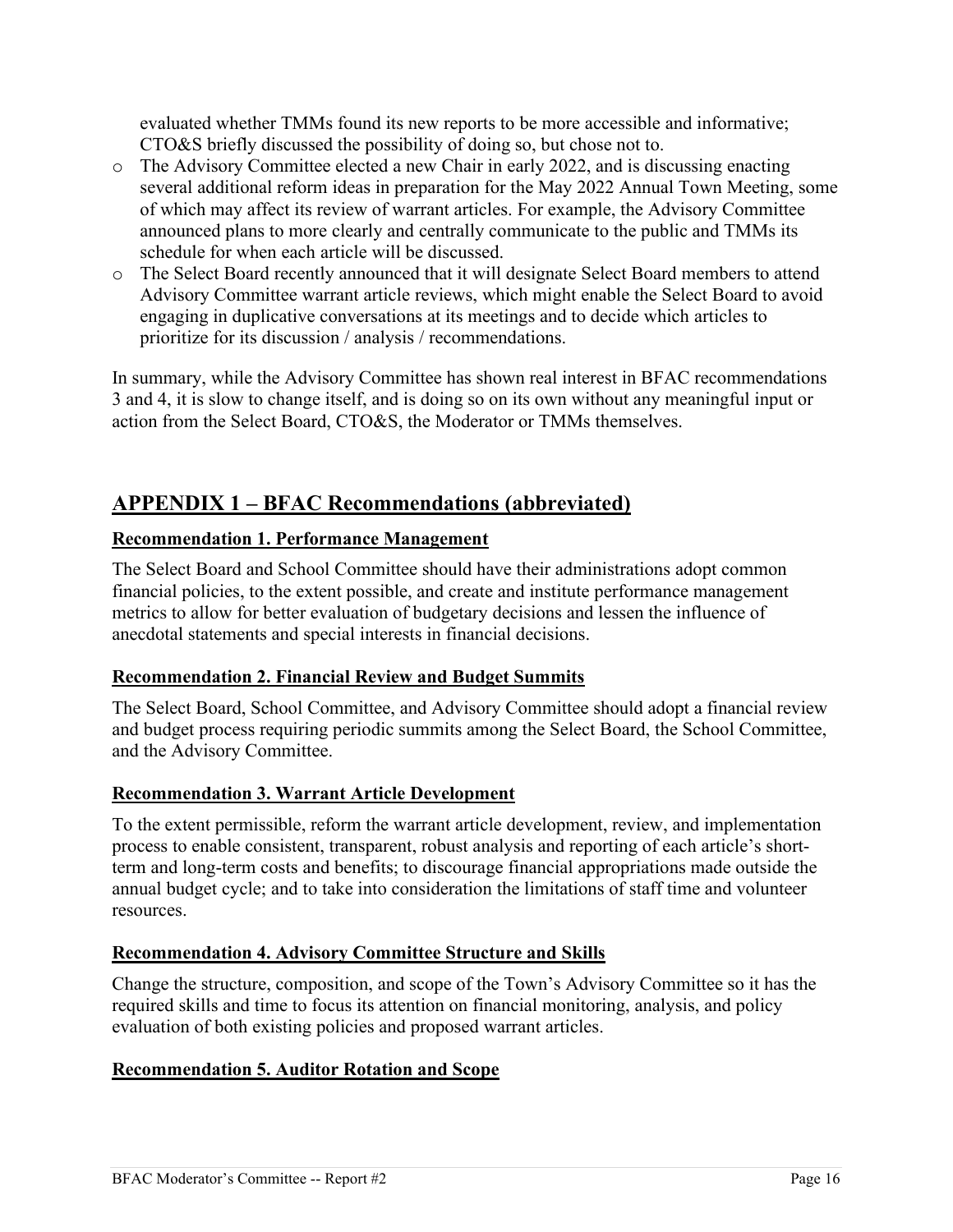Change the Town's independent audit and accounting firm at least every ten years. Rotate the lead partner assigned to the Town every five years. The next audit firm Brookline appoints should complete the annual audit of the fiscal year-end financial statements and conduct a sufficiently inquisitive review of the Town and School's internal controls.

### **Recommendation 6: Program Evaluation**

Evaluate key programs and services on a periodic basis to assess their effectiveness and completion of objectives and to identify potential cost savings and opportunities for the redeployment of resources.

- **Recommendation 6.1:** Require an investment analysis for new initiatives as well as lookback assessments.
- **Recommendation 6.2:** Create rubrics and metrics for establishing spending and investment priorities, including the identification of funding sources.
- **Recommendation 6.3:** Pilot test zero-based budgeting (ZBB) and outcome-based budgeting (OBB).

### **Recommendation 7. Select Board Fiscal Leadership Responsibilities**

Establish the practice of designating three individual Select Board members as having primary responsibility for a) financial affairs of the Town, b) capital investment plans and activities, and c) economic development activities inclusive of long range planning and zoning reform, with each Select Board member to monitor, evaluate, and supervise the work of staff with regard to the relevant affairs of the Town. In addition, establish policies and review responsibilities and authorities to have Select Board members lead by example in the area of financial discipline and to clarify and consider strengthening the role of the Town Administrator. Finally, implement a staff-based financial and capital management structure mirroring the Town's organization with appropriate oversight assigned to School Committee members and subcommittees.

- **Recommendation 7.1:** Encourage Select Board Members to lead by example in establishing improved financial decision making.
- **Recommendation 7.2:** Clarify positions of financial responsibility and authority
- **Recommendation 7.3:** Increase transparency and comprehension through the professional revision of 1) documentation for budget policies and procedures; and 2) format and content of financial reports.

#### **Recommendation 8: Town-School Partnership**

Revisit the structure, including the revenue allocation formula, of the Town-School Partnership to ensure that it is better understood and that it best meets the needs of the Town and Schools in a dynamic manner.

#### **Recommendation 9: Capital Planning**

Create an enhanced capital planning process covering the Town and Schools, including regular periodic evaluation of town-owned assets.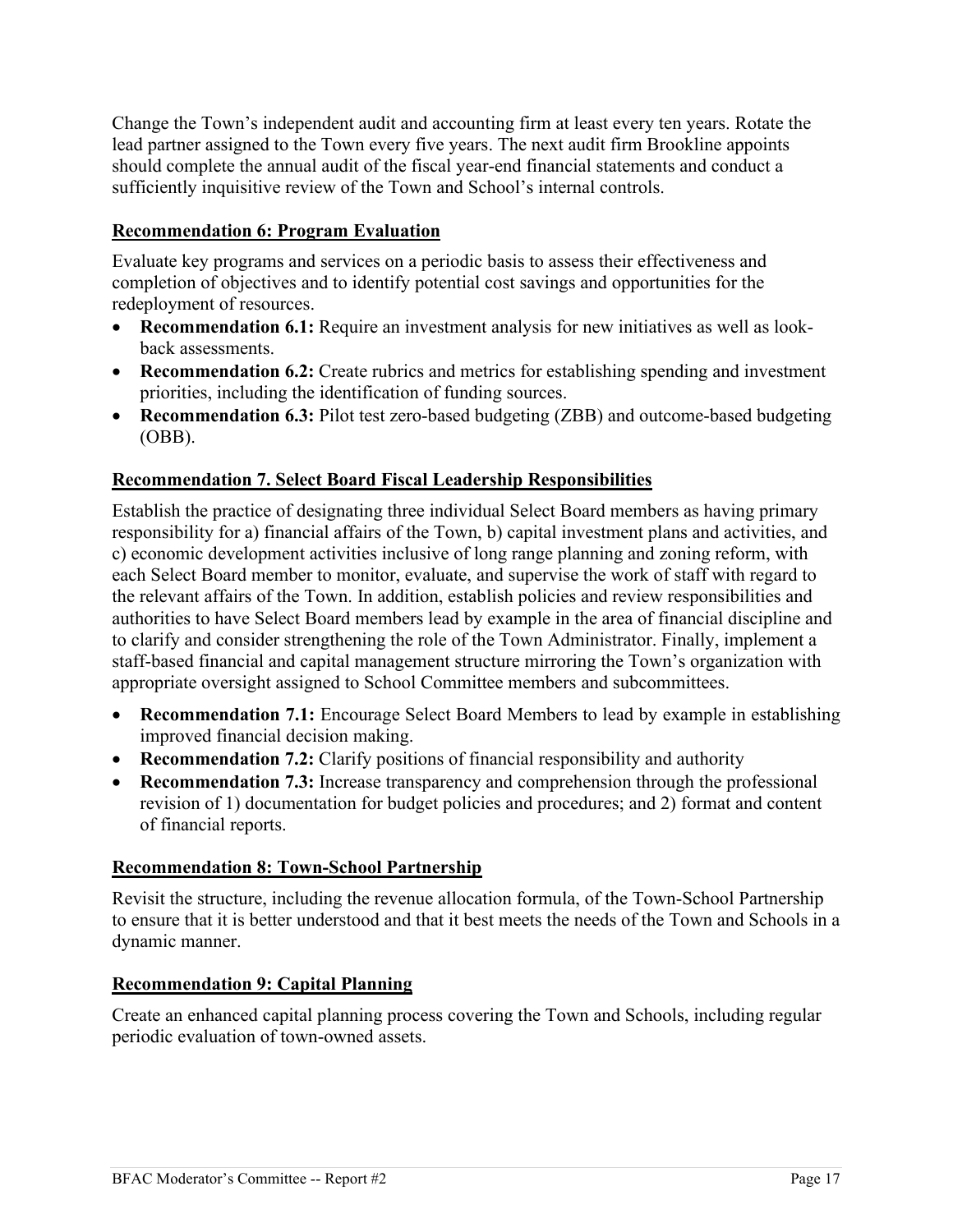## **Recommendation 10: Annual Financial Improvement Plans (FIPs)**

Develop annual Financial Improvement Plans (FIPs) to pursue high impact opportunities to increase revenues (e.g., PILOT program, AirBnB fees, building utilization) and better manage costs (e.g., special education medical expenses, building maintenance, new school construction standards, playgrounds and fields).

# **Recommendation 11: Annual FIP Assessment and Reporting**

Annually assess and publicly report the extent to which any projected cost reductions or revenue increases in the Financial Improvement Plans actually materialize and why any shortfalls arise. Seek outside independent expertise to a) assist, as needed, in the evaluation and refinement of Financial Improvement Plans, and b) to provide independent monitoring of the Town's and Schools' compliance with Financial Improvement Plans and the BFAC Implementation Plan. The Urban Institute and the Bloomberg Harvard City Leadership Initiative are two widely respected organizations that may provide such services for modest (or no) cost. It is not required that a single entity provide both services described above.

## **Recommendation 12: Aggressively Pursue New Economic Development**

Aggressively pursue new economic development to increase the vibrancy of the town's economy, generate new property tax revenues, minimize the burden on residential taxpayers, and expand payment in lieu of taxes (PILOT) revenues. To this end, enact zoning changes to incentivize new development and encourage increased density in designated areas. A significant commitment to strategic planning and public education will be necessary to achieve this goal.

# **Recommendation 13: Maintain Minimum Reserves**

Recommit to maintaining or exceeding, except for periods of extraordinary circumstances, minimum reserve levels established in the 2011 Fiscal Policy Review Committee Final Report; to restore funding as soon as possible to meet those thresholds; to add to present Stabilization Fund policies a minimum requirement; and to implement a new policy to increase overall fund balances to a target of 15 percent of Revenues within four years. (AA:  $30\% \ge n > 15\%$ )

- **Recommendation 13.1:** Restore unassigned fund balance minimum 10 percent of Revenues, with a target of 12.5% of Revenues.
- **Recommendation 13.2:** Establish a Stabilization Fund Policy of minimum annual funding equal to 0.67%of Revenue
- **Recommendation 13.3:** Replenish and maintain the Stabilization Fund at 50% of the new Unassigned Fund Balance target.
- **Recommendation 13.4:** Establish a Total Fund Balance (total reserves) policy with floor of 12.3% of Revenues, with a goal of 15%

## **Recommendation 14: Establish a Maximum Debt Policy**

Establish a maximum debt policy based on the ratio of Direct Debt to Operating Revenue to not exceed the requirement for the A level credit rating and a formal goal of achieving a Net Direct Debt to Revenue ratio at the AA level credit rating. In addition, commit to full disclosure of existing, proposed, and planned borrowings when asking voters to approve new debt exclusions.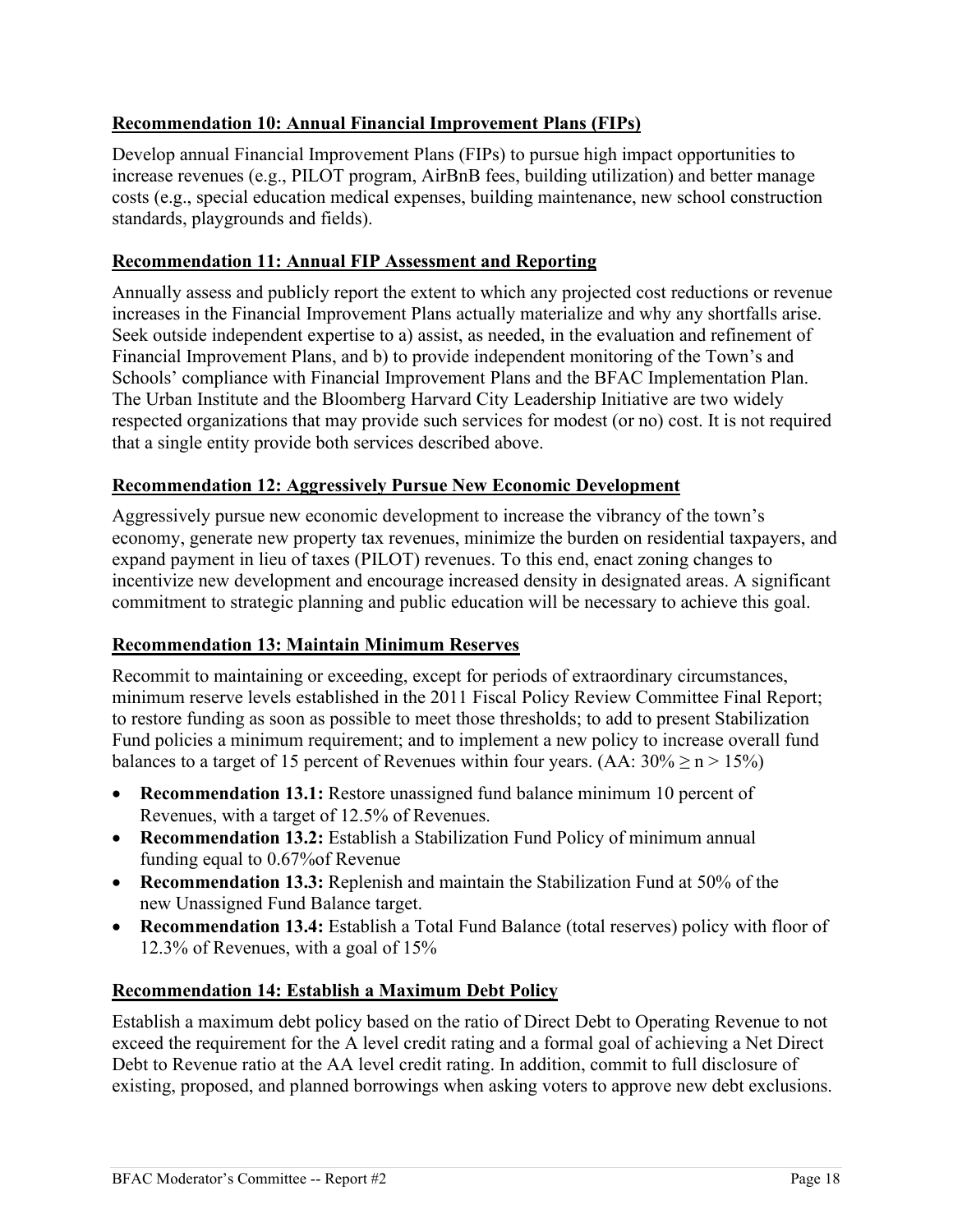Finally, commit to the continual evaluation of alternative debt structures so as to balance cost, fairness, and the maximization of borrowing flexibility.

- **Recommendation 14.1:** Set policy to have Net Direct Debt (total debt level) divided by Revenue to at least the A level  $(0.67x \le n \le 3x)$
- **Recommendation 14.2:** Set a goal to achieve Net Direct Debt divided by Revenue to at least the AA level  $(0.33x \le n \le 0.67x)$  by FY36.
- **Recommendation 14.3:** Commit to full disclosure and transparency of existing, proposed and planned borrowings when asking taxpayers to approve new debt exclusions.

#### **Recommendation 15: Strategic Override Plan**

Develop a strategy to plan for periodic operating overrides to supplement the resources provided by recommendations 11 through 13 in order to meet the community's expectations of more and better services from the Town and Schools while addressing concerns that would accompany growing the tax base exclusively via accelerated economic development. To mitigate the dilutive impact of operating overrides' impact on reserve ratios, require operating override requests to be "grossed up" to provide sufficient additional funds to maintain reserves at targeted ratios and to recognize the additional financial risk associated with the newly approved greater financial obligations. Override resource allocations should be regularly evaluated for effectiveness in keeping with Recommendation 6 above.

- **Recommendation 15.1:** Any tax should be designed to allow for the broadest range of uses possible
- **Recommendation 15.2:** Voters must be provided more information when presented with future override and debt exclusion ballot questions
- **Recommendation 15.3:** As the Town develops plans, it must provide its taxpayers with the information that allows them to evaluate those plans and their costs on a basis entirely different from the current piecemeal approach
- **Recommendation 15.4:** Enact a policy to include in operating override requests the additional amounts necessary to maintain reserves

#### **Recommendation 16. Single Town-School Financial Model**

Consolidate Town and School financial planning into a single integrated financial model that reflects fully allocated costs between the Town and PSB for use in all Town and School budgeting, investment, and forecasting decisions.

#### **Recommendation 17: Annual Review of Moody's Scorecard**

Annually compare the Town's financial position to the Moody's Scorecard criteria in order to assess and address any vulnerabilities to preserving Brookline's AAA credit rating.

#### **Recommendation 18: Require Town Meeting Member Financial Training**

Amend Section 2.1.14 of the Town By-Laws to include the requirement that all Town Meeting Members attend at least one informational/training meeting that covers the Town budgeting process and financial matters every three years.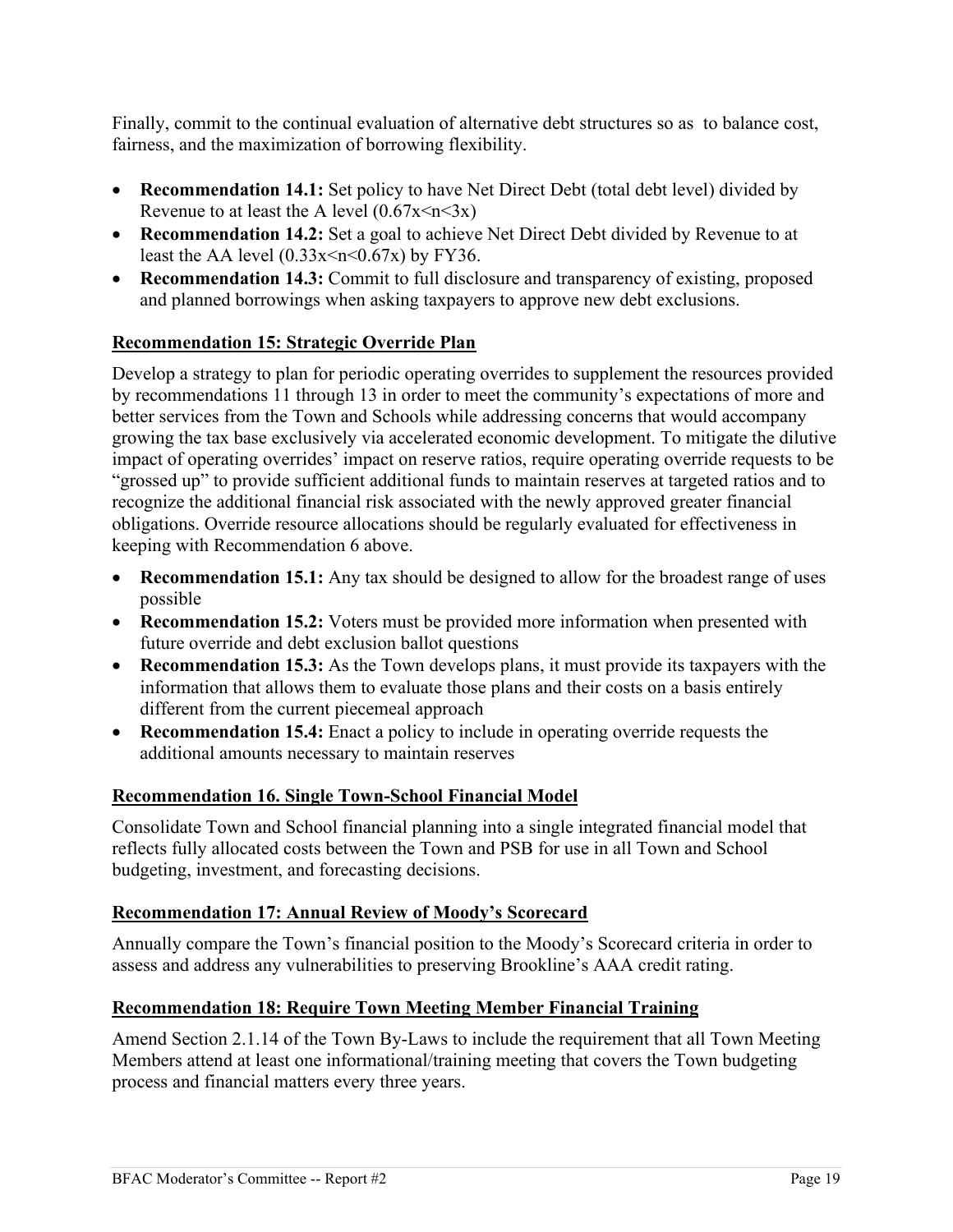|                                                                    | 2019    | 2020    | 2021    | 2022      | 2023      |
|--------------------------------------------------------------------|---------|---------|---------|-----------|-----------|
| in \$ millions                                                     | Actual  | Actual  | Actual  | Projected | Projected |
| Revenues for calculating reserves ratio                            | \$308.3 | \$330.6 | \$346.3 | \$364.2   | \$383.2   |
| <b>Unassigned Fund Balance</b>                                     | \$26.6  | \$26.6  | \$29.5  | \$32.6    | \$36.1    |
| <b>Stabilization Fund</b>                                          | \$6.8   | \$7.2   | \$8.7   | \$11.8    | \$15.5    |
| Unassigned Funds (Unassigned Fund<br>Balance + Stabilization Fund) | \$33.4  | \$33.7  | \$38.3  | \$44.4    | \$51.6    |
| <b>Total Fund Balance</b>                                          | \$37.9  | \$40.4  | \$43.1  | \$45.5    | \$47.8    |
| Net Direct Debt                                                    | \$176.1 | \$325.5 | \$482.8 | \$474.9   | \$461.5   |
| <b>Operating Revenues</b>                                          | \$308.4 | \$331.1 | \$347.1 | \$365.0   | \$384.0   |

# **APPENDIX 2 –Values used to calculate financial metrics reported in Table 2**

Source:

Data provided by Deputy Town Administrator Melissa Goff and Acting Finance Director Justin Casanova-Davis, March 2022.

2019-2021 from Audited Financial Statement; 2022-2023 are budget projections. Revenues for Calculating Reserves Ratio" for 2021 is from the FY2021 Audited Financial Statement, page 34.

Net Direct Debt for 2021 is from the FY2021 Audited Financial Statement, and is the sum of \$482.8 m Total Principal (pg. 62); \$10.5 m Enterprise (pg. 63), \$6.7 m Bans (pg. 60), and \$3.9 m Capital (pg. 33).

Operating Revenues for 2021 is from the FY2021 Audited Financial Statement, and is the sum of Total Revenues and Capital Lease Financing (both on pg. 35).

Notes: *Unassigned Fund Balance* represents fund balance that has not been restricted, committed, or assigned to specific purposes and is therefore available for expenditure once certified as part of Free Cash.

*Stabilization Fund* is "a fund designed to accumulate amounts for future spending purposes, although it may be appropriated for any lawful purpose. A two-thirds vote of Town Meeting is required to appropriate money from the Stabilization Fund.", according to the BFAC Report page 72.

*Unassigned Funds* is the sum of the Unassigned Fund Balance and the Stabilization Fund. This is also known as the "Unassigned General Fund Balance," the "Unreserved General Fund Balance and Stabilization Fund" (in audited financial statements), and the "Unreserved Fund Balance/Stabilization Fund" (as seen in Annual Budget Book), according to the BFAC Report (footnote 9).

*Total Fund Balance* consists of Reserved and Unreserved Funds and consists of the following funds: Appropriated Budget Reserve, Unreserved Fund Balance/Stabilization Fund, Liability/Catastrophe Fund, Overlay Reserve.

*Net Direct Debt* is debt paid for by general municipal funds, and does not include enterprise bonds.

*Operating Revenues* is used by credit agencies to calculate the "Net Direct Debt/Operating Revenues" ratio.